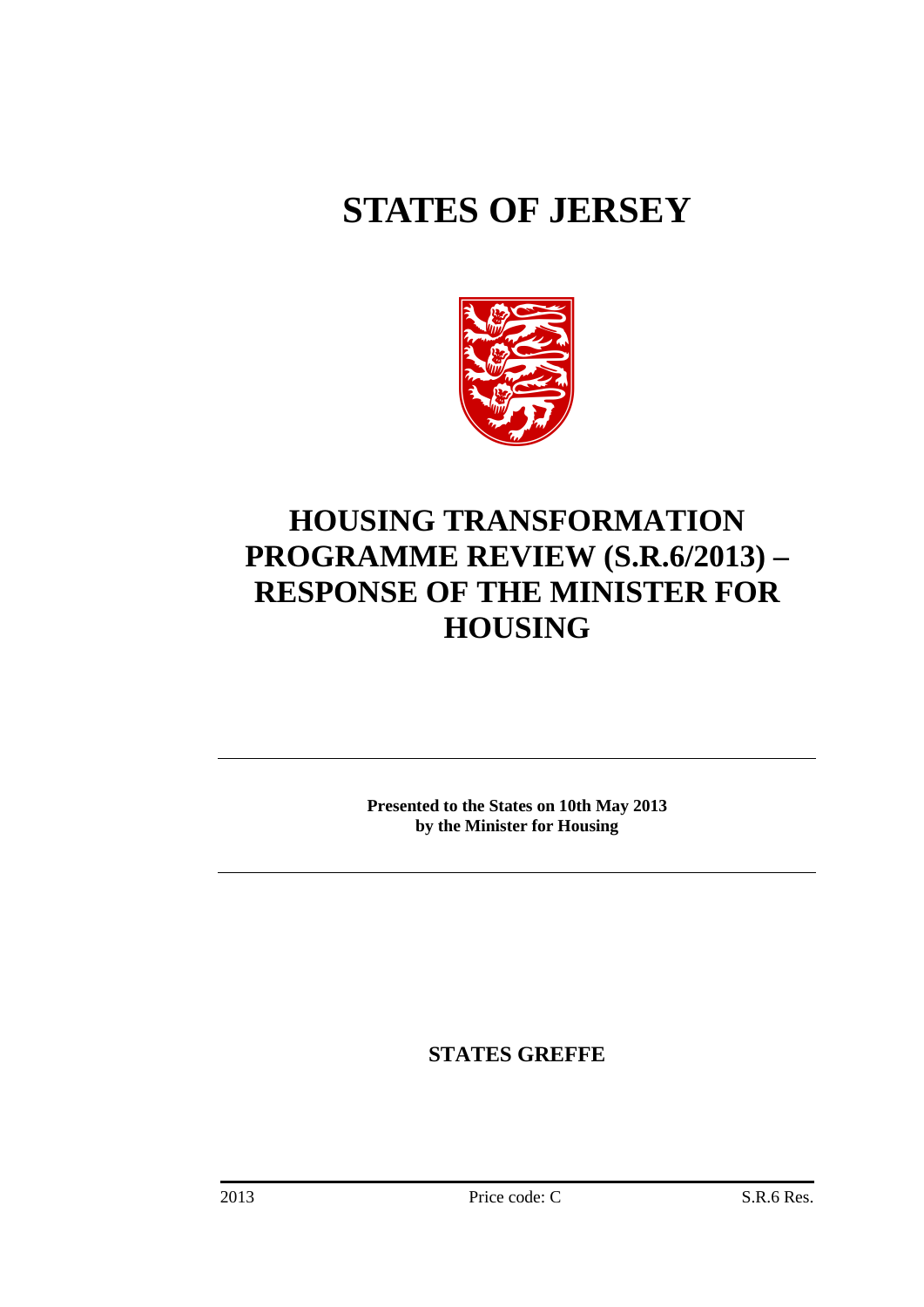#### **HOUSING TRANSFORMATION PROGRAMME REVIEW (S.R.6/2013) – RESPONSE OF THE MINISTER FOR HOUSING**

| <b>Ministerial Response to:</b>          | S.R.6/2013                                     |
|------------------------------------------|------------------------------------------------|
| <b>Ministerial Response required by:</b> | 27th May 2013                                  |
| <b>Review title:</b>                     | <b>Housing Transformation Programme Review</b> |
| <b>Scrutiny Panel:</b>                   | Health, Social Security and Housing            |

#### **INTRODUCTION**

The Scrutiny Sub-Panel's report on P.33/2013 and R.15/2013 was issued 15th April 2013. This report came up with a number of findings, recommendations and conclusions which will deal with in detail below.

The Minister for Housing acknowledges the amount of time and effort that has gone into producing such a detailed report and has given full consideration to the findings and recommendations that have been suggested. The Minister is encouraged that the Sub-Panel are supportive of the need for reform and of his proposals. In particular, their agreement with proposals for the creation of a Strategic Housing Unit, the new Housing Company and a return to nearer market rents is noted. The Minister is also pleased that the Panel recognise the need for some new governance or regulation for social housing providers.

#### **FINDINGS**

|                | <b>Key Findings</b>                                                                                                                                                                                                                               | <b>Comments</b>                                                                                                                                                                                                                                                                                                                                                                                                                                   |
|----------------|---------------------------------------------------------------------------------------------------------------------------------------------------------------------------------------------------------------------------------------------------|---------------------------------------------------------------------------------------------------------------------------------------------------------------------------------------------------------------------------------------------------------------------------------------------------------------------------------------------------------------------------------------------------------------------------------------------------|
| 1              | A clearly agreed definition of the role<br>and purpose of social housing, including<br>a clear commitment to an agreed<br>approach and the parameters, has not<br>emerged during the course of the<br>Programme's<br>development<br>[Section 3.1] | A legal definition will be developed as<br>part of the draft enabling law to<br>establish the proposed regulator; a draft<br>of which has been presented to the<br>Panel. It is the Ministers belief, shared<br>by the Council of Ministers, that social<br>affordable housing is about<br>and<br>providing long-term sustainable homes<br>for those who find it difficult to access a<br>home appropriate for their needs in the<br>open market. |
| $\overline{2}$ | Confusion has arisen about the purpose<br>of social housing due to the labelling of<br>the new Housing Company as<br>a<br>"strategic investment". [Section 3.2]                                                                                   | The Council of Ministers accepts that it<br>is a social business; the States Strategic<br>Plan is very clear in its expectations in<br>regards to the delivery of social<br>housing.<br>The term "strategic investment" is an<br>accounting term and it is not accepted                                                                                                                                                                           |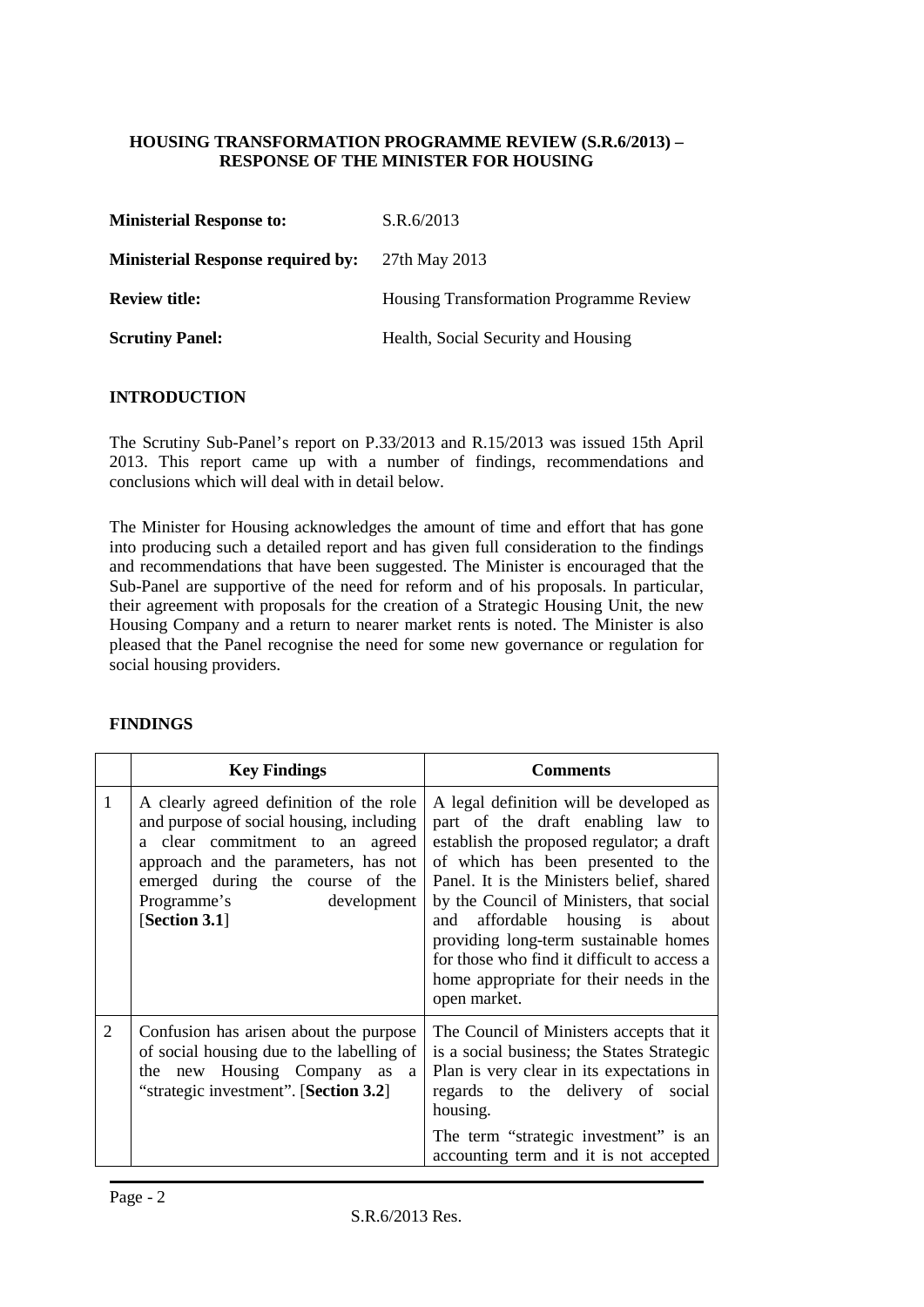|                | <b>Key Findings</b>                                                                                                                                                                                                                                                                                                                                                 | <b>Comments</b>                                                                                                                                                                                                                                                                                                                                                                                                                                                                                                                                                                                                                                                                                                                                            |
|----------------|---------------------------------------------------------------------------------------------------------------------------------------------------------------------------------------------------------------------------------------------------------------------------------------------------------------------------------------------------------------------|------------------------------------------------------------------------------------------------------------------------------------------------------------------------------------------------------------------------------------------------------------------------------------------------------------------------------------------------------------------------------------------------------------------------------------------------------------------------------------------------------------------------------------------------------------------------------------------------------------------------------------------------------------------------------------------------------------------------------------------------------------|
|                |                                                                                                                                                                                                                                                                                                                                                                     | that this causes any confusion.                                                                                                                                                                                                                                                                                                                                                                                                                                                                                                                                                                                                                                                                                                                            |
| 3              | There is a risk that the Strategic<br>Housing Unit may become marginalised<br>amidst competing political priorities.<br>[Section 4.1]                                                                                                                                                                                                                               | The Council of Ministers is accepting<br>(P.33/2013)<br>amendment<br>Amd. $(1)$ )<br>lodged by the HSSH Scrutiny Panel on<br>16th April which will see the position of<br>Minister for Housing remain.                                                                                                                                                                                                                                                                                                                                                                                                                                                                                                                                                     |
| $\overline{4}$ | A small Strategic Housing Unit will be<br>challenged in overcoming the existing<br>tensions and poor track record of joint<br>working and coordination of housing<br>policy between Departments<br>and<br>Ministers.<br>order<br>function<br>In<br>to<br>appropriately it must have<br>clearly<br>defined and agreed roles and aims at the<br>outset. [Section 4.2] | The roles and aims of the Strategic<br>Housing Unit are clearly defined in<br>P.33/2013, pages 18-28.<br>Importantly, the existing conflict which<br>identified between<br>has<br>been<br>the<br>Minister for Housing being landlord and<br>regulator is sufficiently dealt with by<br>establishment of the<br>the<br>Strategic<br>Housing Unit, leaving the Housing<br>Company to concentrate on its landlord<br>responsibilities to over 4,500 tenants.<br>This being in accordance with Professor<br>Christine Whitehead's recommendation.<br>The Council of Ministers is accepting<br>(P.33/2013)<br>amendment<br>Amd.(1)<br>lodged by the HSSH Scrutiny Panel on<br>16th April 2013 which will see the<br>position of Minister for Housing<br>remain. |
| 5              | Housing is an essential provision, and it<br>is important to be able to clearly<br>identify<br>$\mathbf{a}$<br>Minister<br>with<br>direct<br>responsibility for it. This is enshrined in<br>the States Strategic Priority of "Housing<br>Our Community." [Section 4.2]                                                                                              | The Council of Ministers is accepting<br>(P.33/2013)<br>amendment<br>Amd.(1))<br>lodged by the HSSH Scrutiny Panel on<br>16th April 2013 which will see the<br>position of Minister for<br>Housing<br>remain.                                                                                                                                                                                                                                                                                                                                                                                                                                                                                                                                              |
| 6              | The Strategic Housing Unit is not<br>sufficiently independent to<br>propose<br>standards for Tenant engagement and<br>set performance and probity standards<br>Social<br>Providers.<br>for<br>Housing<br>[Section 4.3]                                                                                                                                              | It is the States that will set the policy<br>and standards for the Regulator to<br>enforce. The operational conflict has<br>been removed by separating<br>the<br>regulatory and landlord functions. There<br>is therefore no need for the Strategic<br>Housing Unit to be independent; the<br>regulator will be fully independent.                                                                                                                                                                                                                                                                                                                                                                                                                         |
| $\tau$         | The Strategic Housing Unit is proposed<br>to be responsible for a wide variety of<br>operational and strategic functions, yet<br>detail about how it will be held to<br>account on delivering against these<br>priorities is not provided in P.33/2013.<br>[Section 4.3]                                                                                            | The Council of Ministers is accepting<br>amendment<br>(P.33/2013)<br>Amd.(1)<br>lodged by the HSSH Scrutiny Panel on<br>16th April 2013 which will see the<br>position of Minister for Housing<br>remain.<br>It is proposed that the Regulator would                                                                                                                                                                                                                                                                                                                                                                                                                                                                                                       |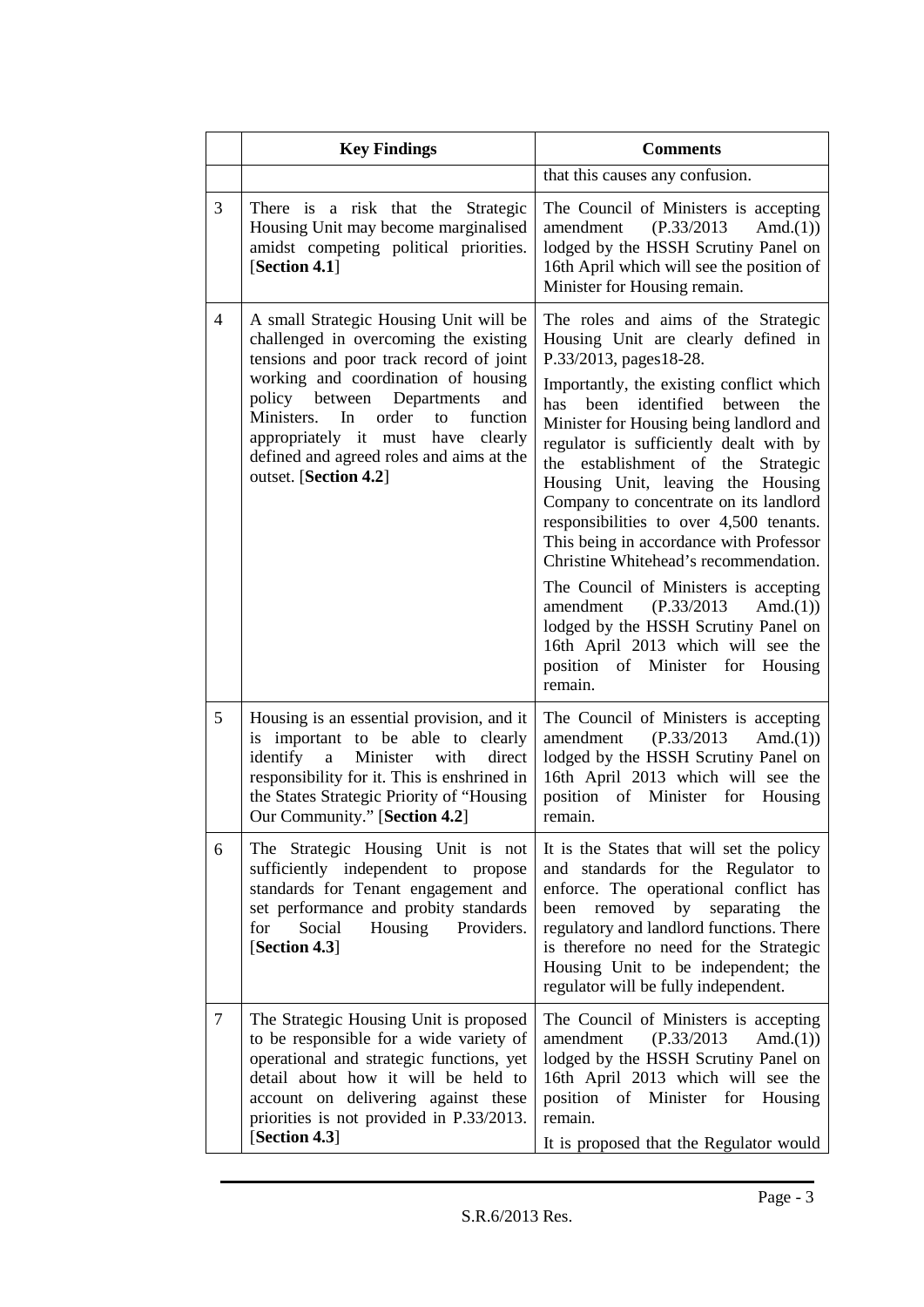|    | <b>Key Findings</b>                                                                                                                                                                                                                                                                                                        | <b>Comments</b>                                                                                                                                                                                                                                                                                                                                                                                                                                                                                                                                                                                                                                                                                       |
|----|----------------------------------------------------------------------------------------------------------------------------------------------------------------------------------------------------------------------------------------------------------------------------------------------------------------------------|-------------------------------------------------------------------------------------------------------------------------------------------------------------------------------------------------------------------------------------------------------------------------------------------------------------------------------------------------------------------------------------------------------------------------------------------------------------------------------------------------------------------------------------------------------------------------------------------------------------------------------------------------------------------------------------------------------|
|    |                                                                                                                                                                                                                                                                                                                            | report annually on the performance of<br>the sector.                                                                                                                                                                                                                                                                                                                                                                                                                                                                                                                                                                                                                                                  |
| 8  | The wording of the in-principle<br>enforcement powers for the Regulator<br>risk the States unwittingly endorsing a<br>mandate to bring in more draconian<br>regulations. [Section 5]                                                                                                                                       | The Council of Ministers is accepting<br>(P.33/2013)<br>amendment<br>Amd.(1)<br>lodged by the HSSH Scrutiny Panel on<br>16th April 2013. This will ensure that<br>the Minister for Housing brings forward<br>for approval by the Assembly detailed<br>proposals which are proportionate for<br>Jersey.                                                                                                                                                                                                                                                                                                                                                                                                |
| 9  | Regulatory activities applied to Social<br>Housing Providers risk becoming a top-<br>approach with a<br>formulaic<br>down<br>compliance<br>which<br>assessment<br>concentrates on inputs rather than<br>outcomes unless alternative methods of<br>compliance are developed. [Section 5.1]                                  | This key finding is not accepted, there<br>is nothing in the proposals or principle<br>of regulation which suggests a top-<br>down approach.<br>The Council of Ministers is accepting<br>amendment<br>(P.33/2013)<br>Amd. $(1)$<br>lodged by the HSSH Scrutiny Panel on<br>16th April 2013. This will ensure that<br>the Minister for Housing brings forward<br>for approval by the Assembly detailed<br>proposals which are proportionate for<br>Jersey.                                                                                                                                                                                                                                             |
| 10 | The principle of encouraging a culture<br>of co-regulation where Social Housing<br>Providers<br>should<br>effectively<br>self-<br>regulate to a large degree does not<br>establish clearly how, or on whose<br>terms the providers will self-regulate.<br>[Section 5.2]                                                    | This statement<br>somewhat<br>appears<br>confused. Co-regulation<br>and<br>self-<br>regulation are very different and cannot<br>be used together. Self assessment could<br>be used against clear and meaningful<br>regulations.                                                                                                                                                                                                                                                                                                                                                                                                                                                                       |
| 11 | The Sub-Panel is supportive of the<br>stock up to a Decent Homes Standard.<br>However it is not clear<br>whether<br>regulation is required to achieve this as<br>stock maintenance appears<br>to have<br>behind<br>fallen<br>due<br>to<br>financial<br>constraints rather than organisational<br>resistance. [Section 5.4] | This statement is not correct. In the<br>proposal to bring all social housing   past, there has been a lack of political<br>will to provide the necessary funds<br>within the States sector, but the Trust<br>suffered the<br>stock has<br>not<br>same<br>financial<br>constraints<br>and<br>yet<br>a<br>proportion has equally fallen behind the<br>Decent Homes Standard e.g. Troy<br>Court, Perquage Court, etc.<br>Once there are no financial barriers for<br>bringing the States stock up to Decent<br>Homes Standard it will be important<br>that regulation exists to ensure that<br>Decent Homes Standard is achieved<br>across the sector and maintained at that<br>standard going forward. |
| 12 | Appetite for the regulation of the private<br>rented sector to set and ensure delivery                                                                                                                                                                                                                                     | The Panel on the one hand viewed the<br>proposals to regulate the social rented                                                                                                                                                                                                                                                                                                                                                                                                                                                                                                                                                                                                                       |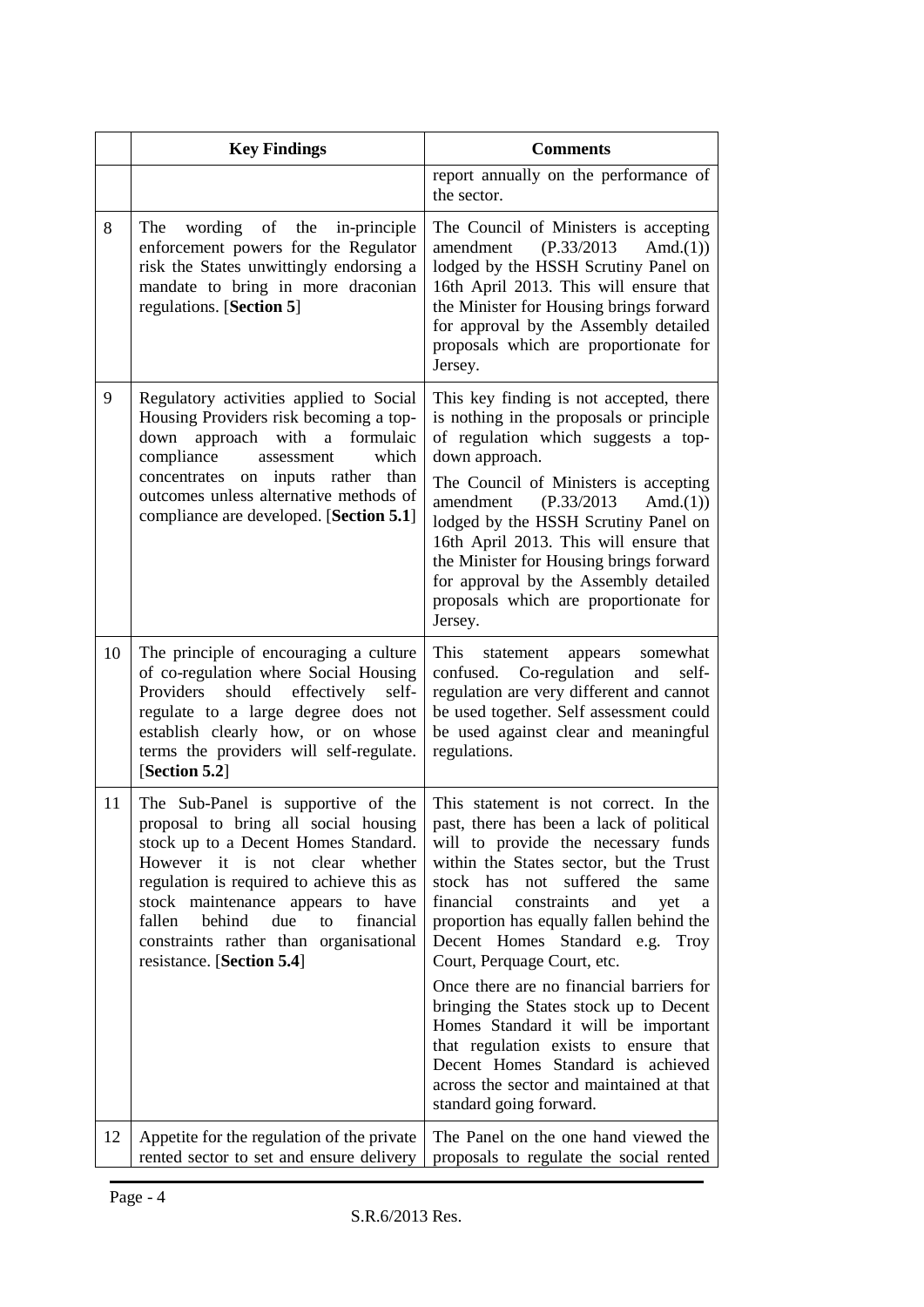|    | <b>Key Findings</b>                                                                                                                                                                                                                                                                             | <b>Comments</b>                                                                                                                                                                                                                                                                                                                                                                                                                                                                                                                                                                                                                                                                                                                                                                                                                                                                                                                                                                                                                                                                          |
|----|-------------------------------------------------------------------------------------------------------------------------------------------------------------------------------------------------------------------------------------------------------------------------------------------------|------------------------------------------------------------------------------------------------------------------------------------------------------------------------------------------------------------------------------------------------------------------------------------------------------------------------------------------------------------------------------------------------------------------------------------------------------------------------------------------------------------------------------------------------------------------------------------------------------------------------------------------------------------------------------------------------------------------------------------------------------------------------------------------------------------------------------------------------------------------------------------------------------------------------------------------------------------------------------------------------------------------------------------------------------------------------------------------|
|    | $\sigma$<br>consumer<br>standards<br>is<br>strong.<br>[Section 5.5]                                                                                                                                                                                                                             | sector as "draconian", preferring a<br>voluntary charter, yet on the other hand<br>is supportive of a fully regulated private<br>sector. This is contradictory.                                                                                                                                                                                                                                                                                                                                                                                                                                                                                                                                                                                                                                                                                                                                                                                                                                                                                                                          |
|    |                                                                                                                                                                                                                                                                                                 | A fully regulated private sector is a<br>much wider piece of work and the<br>Minister took the view, directed by the<br>priorities set in the last 2 States<br>Strategic Plans, to initially focus on<br>social housing which has been funded<br>by the States and where the States is<br>carrying a long-term obligation to<br>provide interest rate subsidies. Private<br>regulation is<br>sector<br>also<br>being<br>developed within Health and Social<br>Services.                                                                                                                                                                                                                                                                                                                                                                                                                                                                                                                                                                                                                  |
|    |                                                                                                                                                                                                                                                                                                 | However, the Enabling Law being<br>proposed to regulate social housing<br>allow the States, by<br>would<br>new<br>regulations, to widen the scope of the<br>regulation as it sees fit.                                                                                                                                                                                                                                                                                                                                                                                                                                                                                                                                                                                                                                                                                                                                                                                                                                                                                                   |
| 13 | If the Housing Trusts are to be relied on<br>to deliver a sizeable proportion of new<br>social<br>affordable<br>and<br>housing<br>developments, growing<br>the<br>sector<br>should be the overall goal rather than<br>compelling providers<br>achieve<br>to<br>uniform standards. [Section 5.6] | The introduction of the rent policy will<br>ensure that all of the Trusts have the<br>means to refurbish all of their homes to<br>decent homes standard and can develop<br>when<br>homes<br>sites<br>new<br>new<br>are<br>identified. It<br>however,<br>is,<br>more<br>that those<br>homes,<br>important<br>and<br>existing homes, are being appropriately<br>occupied by those in the greatest need<br>being<br>allocated<br>through<br>by<br>the<br>Affordable Housing Gateway and that<br>the services offered to tenants across the<br>social housing sector are comparable<br>and are being continuously improved.<br>If all the Trusts want to deliver more<br>social and affordable housing then they<br>must be able to demonstrate that they<br>have the financial model to do so and<br>business plans that reflect how those<br>homes will be maintained for the long-<br>They would then<br>be<br>fully<br>term.<br>supported in any such developments.<br>Some are already working closely with<br>the Minister for Housing and are well<br>prepared to deliver more homes. |
| 14 | There is a risk that future Assemblies<br>Ministers<br>change<br>policy<br>and<br>may                                                                                                                                                                                                           | The States must have the ability to set<br>policy, and will be relied upon to debate                                                                                                                                                                                                                                                                                                                                                                                                                                                                                                                                                                                                                                                                                                                                                                                                                                                                                                                                                                                                     |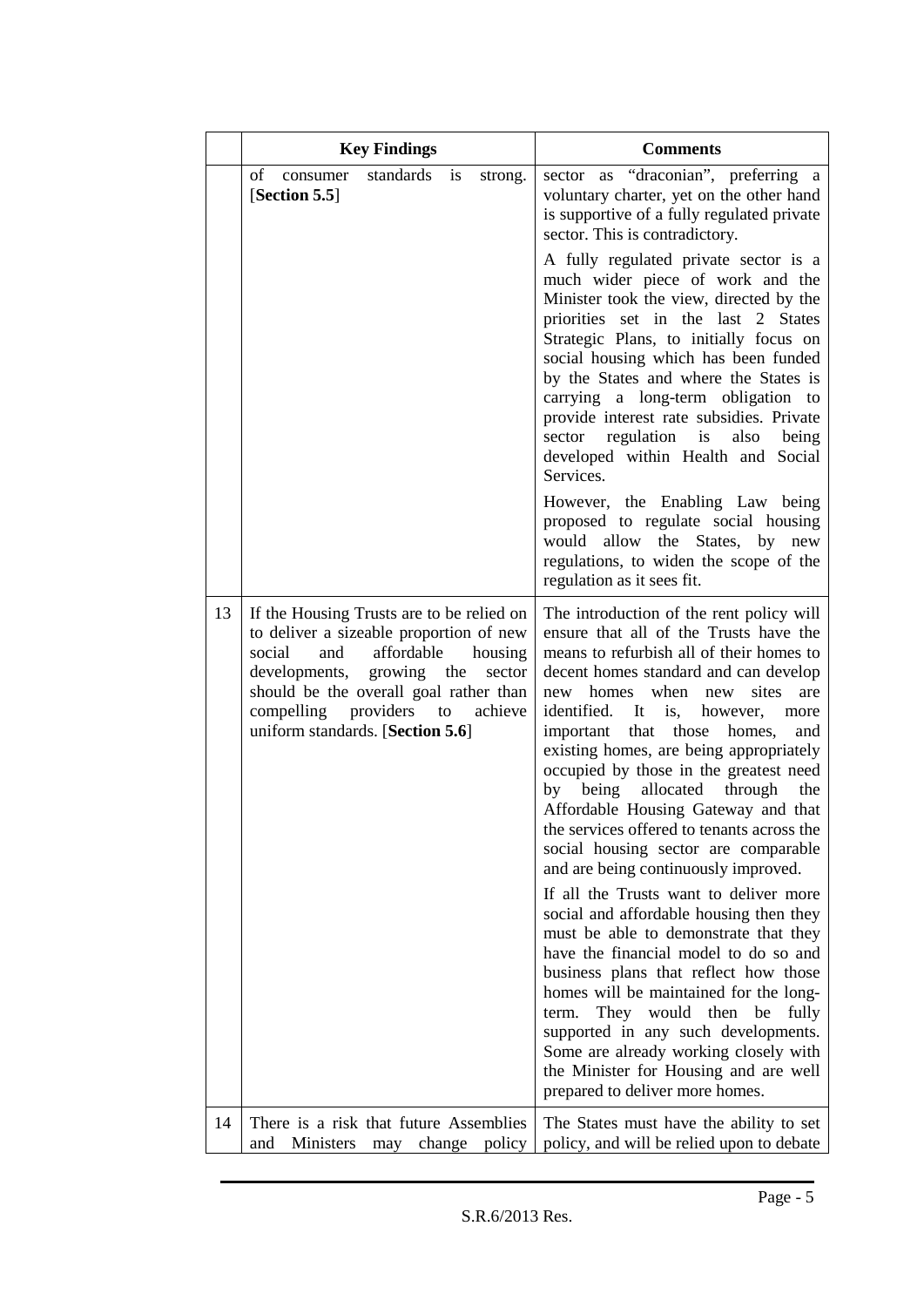|    | <b>Key Findings</b>                                                                                                                                                                                                                                                         | <b>Comments</b>                                                                                                                                                                                                                                                                                                                                                                                                                                                                                                                                                                                                                                                                                                                                                         |
|----|-----------------------------------------------------------------------------------------------------------------------------------------------------------------------------------------------------------------------------------------------------------------------------|-------------------------------------------------------------------------------------------------------------------------------------------------------------------------------------------------------------------------------------------------------------------------------------------------------------------------------------------------------------------------------------------------------------------------------------------------------------------------------------------------------------------------------------------------------------------------------------------------------------------------------------------------------------------------------------------------------------------------------------------------------------------------|
|    | regulation,<br>priorities<br>which<br>around<br>would be passed on to the regulator for<br>implementation. Regular, sizeable or<br>controversial policy changes could risk<br>undermining the credibility of the<br>regulator in the eyes of stakeholders.<br>[Section 5.7] | such changes fully before implementing<br>any decisions.                                                                                                                                                                                                                                                                                                                                                                                                                                                                                                                                                                                                                                                                                                                |
| 15 | The case for a regulator made on the<br>basis of poor performance on the behalf<br>of other Social Housing Providers is not<br>justified. [Section 5.8]                                                                                                                     | The lack of an adequate regulatory<br>framework for the sector was identified<br>by Professor Christine Whitehead in her<br>Review of Social Housing. The case for<br>that finding was not based on poor<br>of<br>performance<br>social<br>housing<br>providers, but a reflection that the<br>existing regulatory framework<br>for<br>housing is not strongly developed. At<br>the present time States housing is a<br>States Department and is therefore<br>regulated through the political system.<br>Trusts are nominally regulated by the<br>Department - which in the Professor's<br>view was inappropriate.                                                                                                                                                       |
| 16 | The proposals lack any significant<br>information<br>about the<br>relationship<br>between social housing tenants and the<br>proposed regulatory body. [Section 5.9]                                                                                                         | This is accepted. As consumers of the<br>services which social landlords provide,<br>tenants have a vital role in informing<br>the regulatory process.<br>The Minister has suggested that the<br>Regulator will want to establish a<br>Resident Scrutiny Panel, which would<br>seek representative views from tenants<br>across the social housing sector, and<br>which would contribute to the formation<br>of regulatory judgements of the relative<br>performance<br>of individual<br>social<br>landlords.<br>However,<br>it<br>seemed<br>unnecessary to set this out in what is an<br>in principle decision in respect of<br>regulation and which might later tie the<br>regulators hands if he/she elected to<br>consult stakeholders in a<br>different<br>manner. |
| 17 | The introduction of an Independent<br>Regulator<br>is<br>immediately<br>not<br>appropriate for Jersey's social housing<br>sector alone. [Section 5.10]                                                                                                                      | This is not the view of Professor<br>Christine Whitehead who identified the<br>$% \left( \left( \mathcal{A},\mathcal{A}\right) \right) =\left( \mathcal{A},\mathcal{A}\right)$ of<br>lack<br>adequate regulatory<br>an<br>framework for the sector as an issue.<br>However, the Council of Ministers is<br>accepting<br>amendment<br>(P.33/2013)<br>Amd.(1)) lodged by the HSSH Scrutiny                                                                                                                                                                                                                                                                                                                                                                                |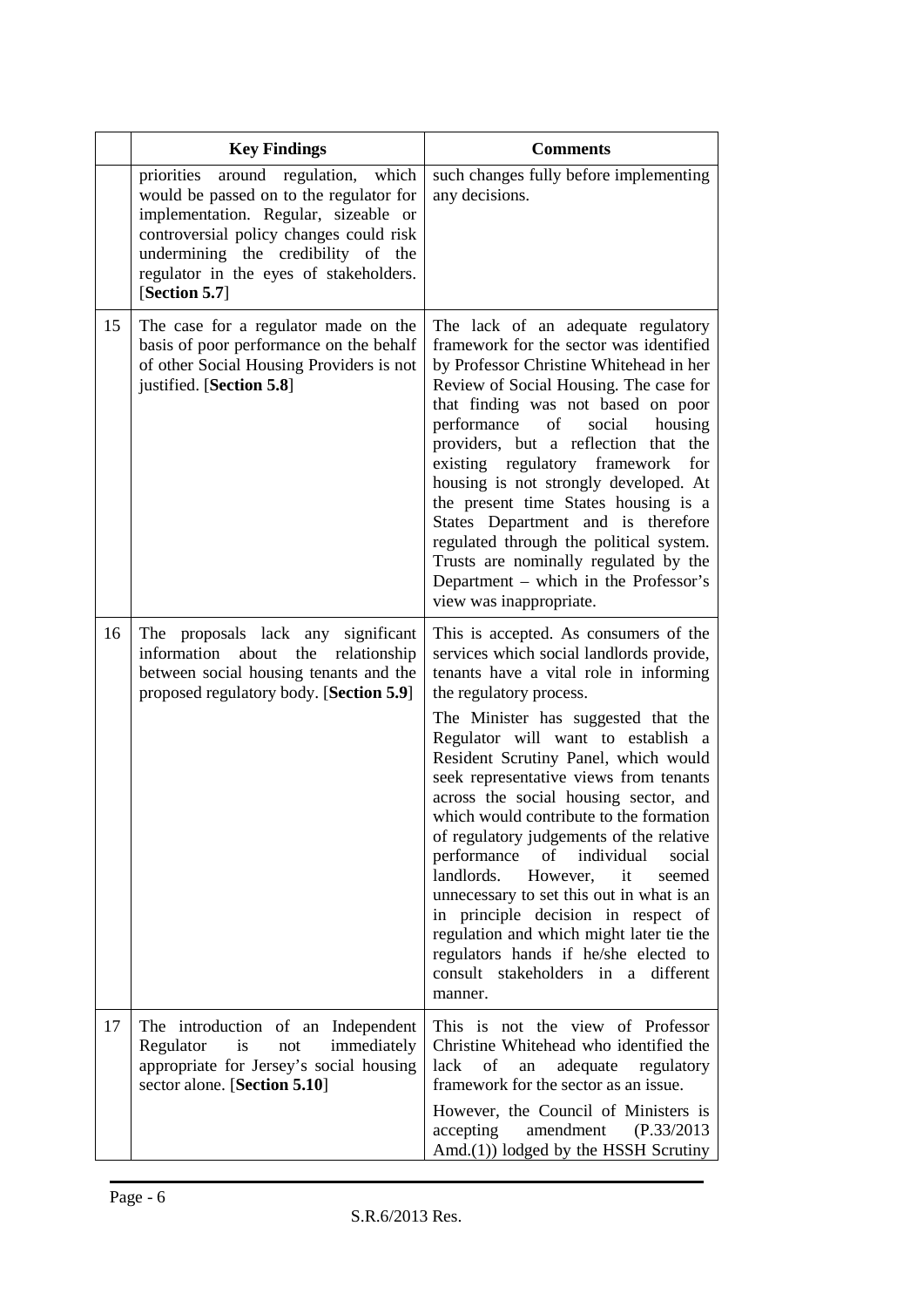|    | <b>Key Findings</b>                                                                                                                                                                                                                                                                                                                                                                                                     | <b>Comments</b>                                                                                                                                                                                                                                                                                                                                                                                                                                                                                                                                                                                                                                                                                                                                                                                                                                                                                                                                                                                                                                                                     |
|----|-------------------------------------------------------------------------------------------------------------------------------------------------------------------------------------------------------------------------------------------------------------------------------------------------------------------------------------------------------------------------------------------------------------------------|-------------------------------------------------------------------------------------------------------------------------------------------------------------------------------------------------------------------------------------------------------------------------------------------------------------------------------------------------------------------------------------------------------------------------------------------------------------------------------------------------------------------------------------------------------------------------------------------------------------------------------------------------------------------------------------------------------------------------------------------------------------------------------------------------------------------------------------------------------------------------------------------------------------------------------------------------------------------------------------------------------------------------------------------------------------------------------------|
|    |                                                                                                                                                                                                                                                                                                                                                                                                                         | Panel on 16th April 2013. This will<br>ensure that the Minister for Housing<br>brings forward for approval by the<br>Assembly detailed proposals which are<br>proportionate for Jersey.                                                                                                                                                                                                                                                                                                                                                                                                                                                                                                                                                                                                                                                                                                                                                                                                                                                                                             |
| 18 | The proposed rent reforms are difficult<br>to support as the principle of bringing<br>social rents in line with a high value<br>property market subverts the role of<br>social housing in providing sub-market<br>accommodation for those unable to<br>afford market prices. [Section 6]                                                                                                                                | This is not accepted. Social Housing is<br>not merely characterised by its rental<br>structure, sub-market or otherwise.<br>Security of tenure for example is seen<br>as a major benefit of being the tenant of<br>a social landlord which reflects the<br>tenant's<br>long-term<br>housing<br>requirements [often life-long]. Tenants<br>of social landlords generally have<br>relative security of tenure for life as<br>long as they pay the rent and observe<br>other conditions of tenancy. Importantly<br>the characteristics of the social sector<br>population mean that social housing<br>managers play an important role in<br>supporting their tenants by providing<br>housing related services and access to<br>other assistance that other 'market'<br>landlords are not required to provide.<br>The Minister is pleased that despite this<br>key finding, the Panel accepts that the<br>policy being proposed is the only way<br>forward given the unlikely availability<br>of capital subsidies and the urgent need<br>to redevelop and expand the housing<br>stock. |
| 19 | The choice being taken in the proposed<br>reforms to allow rents to rise explicitly<br>commits to a revenue-based subsidy<br>model rather than a model based on<br>capital grants. [Section 6.1]                                                                                                                                                                                                                        | This is correct, as it is the most<br>sustainable model for the long-term.<br>Achieving Decent Homes within a<br>10 year period would not be possible<br>with capital grants; indeed this is why<br>the stock is in its current condition.                                                                                                                                                                                                                                                                                                                                                                                                                                                                                                                                                                                                                                                                                                                                                                                                                                          |
| 20 | The "Housing Strategy for the 1990's"<br>(P.142/1991) established the 90% 'fair<br>rent' policy at a time when having a<br>small difference between open market<br>and social rents was acceptable as both<br>sectors were broadly affordable. The<br>principles underpinning rent<br>reform<br>linked<br>should<br>be<br>to<br>any<br>agreed<br>definition of the purpose and role of<br>social housing. [Section 6.2] | It is not accepted that there was a<br>smaller difference between the open<br>market and social rents in the 1990's,<br>and they were no more affordable than<br>rents today without significant financial<br>assistance. The Private Sector Rent<br>Rebate Scheme was developed at the<br>time to address this and States tenants<br>already<br>benefited<br>from<br>the<br>Rent<br>Abatement Scheme.<br>Social<br>Housing<br>is<br>merely<br>not                                                                                                                                                                                                                                                                                                                                                                                                                                                                                                                                                                                                                                  |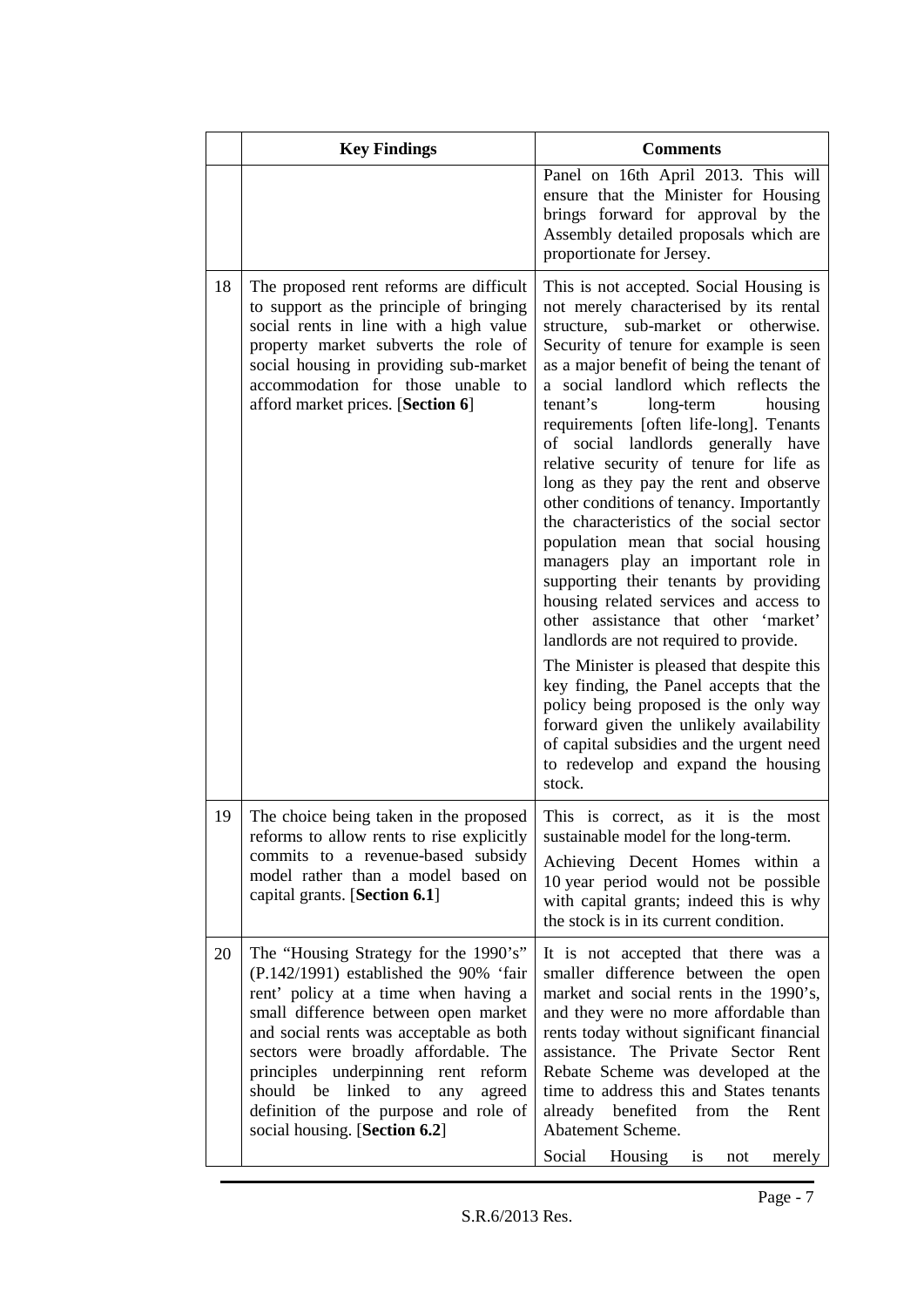|    | <b>Key Findings</b>                                                                                                                                                                                                                                                                                        | <b>Comments</b>                                                                                                                                                                                                                                                                                                                                                                                                                                                                                                                                                                                                                                                                                                                                |
|----|------------------------------------------------------------------------------------------------------------------------------------------------------------------------------------------------------------------------------------------------------------------------------------------------------------|------------------------------------------------------------------------------------------------------------------------------------------------------------------------------------------------------------------------------------------------------------------------------------------------------------------------------------------------------------------------------------------------------------------------------------------------------------------------------------------------------------------------------------------------------------------------------------------------------------------------------------------------------------------------------------------------------------------------------------------------|
|    |                                                                                                                                                                                                                                                                                                            | characterised by its rental structure,<br>sub-market or otherwise. Security of<br>tenure for example is seen as a major<br>benefit of being the tenant of a social<br>landlord which reflects the tenant's<br>long-term housing requirements [often<br>life-long]. Tenants of social landlords<br>generally have relative security of<br>tenure for life as long as they pay the<br>rent and observe other conditions of<br>tenancy. Importantly the characteristics<br>of the social sector population mean<br>that social housing managers play an<br>important role in supporting their<br>tenants by providing housing related<br>services and access to other assistance<br>that other 'market' landlords are not<br>required to provide. |
| 21 | Whilst the return to a 10% rental<br>subsidy increases potential income and<br>borrowing for the Housing Company<br>over time, it will take a long time to<br>work through and may not increase the<br>number of properties available to people<br>who cannot meet their needs elsewhere.<br>[Section 6.3] | On the contrary, the rent policy will<br>enable the proposed Housing Company<br>to develop more homes as and when<br>sites are released for development.<br>At least 637 additional homes will be<br>delivered over the next 10 years and the<br>sector will have the capacity to build<br>more if this is a requirement of the<br>Strategic Housing Unit and the States,<br>by<br>demonstrated<br>demand<br>being<br>captured by the Affordable Housing<br>Gateway. This does of course rely upon<br>sites being released for development.                                                                                                                                                                                                    |
| 22 | If rents are set at lower than 90% of<br>market rents in future, the Housing<br>Company risks becoming unsustainable<br>and may require<br>additional<br><b>States</b><br>funding should the property market<br>weaken. [Section 6.4]                                                                      | The States would have full regard for<br>the affects such decisions would have<br>on the Housing Company. The Business<br>Plan is robust for a wide range of<br>scenarios.                                                                                                                                                                                                                                                                                                                                                                                                                                                                                                                                                                     |
| 23 | Tenants currently in receipt of the<br>accommodation component of Income<br>Support will be reliant on benefits for<br>longer as a result of the proposed rent<br>reforms - unless their earnings increase<br>at a greater extent than the cost of<br>living. [Section 6.5.1]                              | This may be the case, but average<br>earnings have, over the past 20 years,<br>increased to at a rate above RPI.                                                                                                                                                                                                                                                                                                                                                                                                                                                                                                                                                                                                                               |
| 24 | The implications of the rent reforms for<br>low and high income groups in social<br>housing that are not currently in receipt<br>of Income Support are not clear, and                                                                                                                                      | This is not accepted, the social impact<br>assessment carried out as part of the<br>Transformation<br>Housing<br>Programme<br>provided<br>very<br>clear<br>outcomes<br>for                                                                                                                                                                                                                                                                                                                                                                                                                                                                                                                                                                     |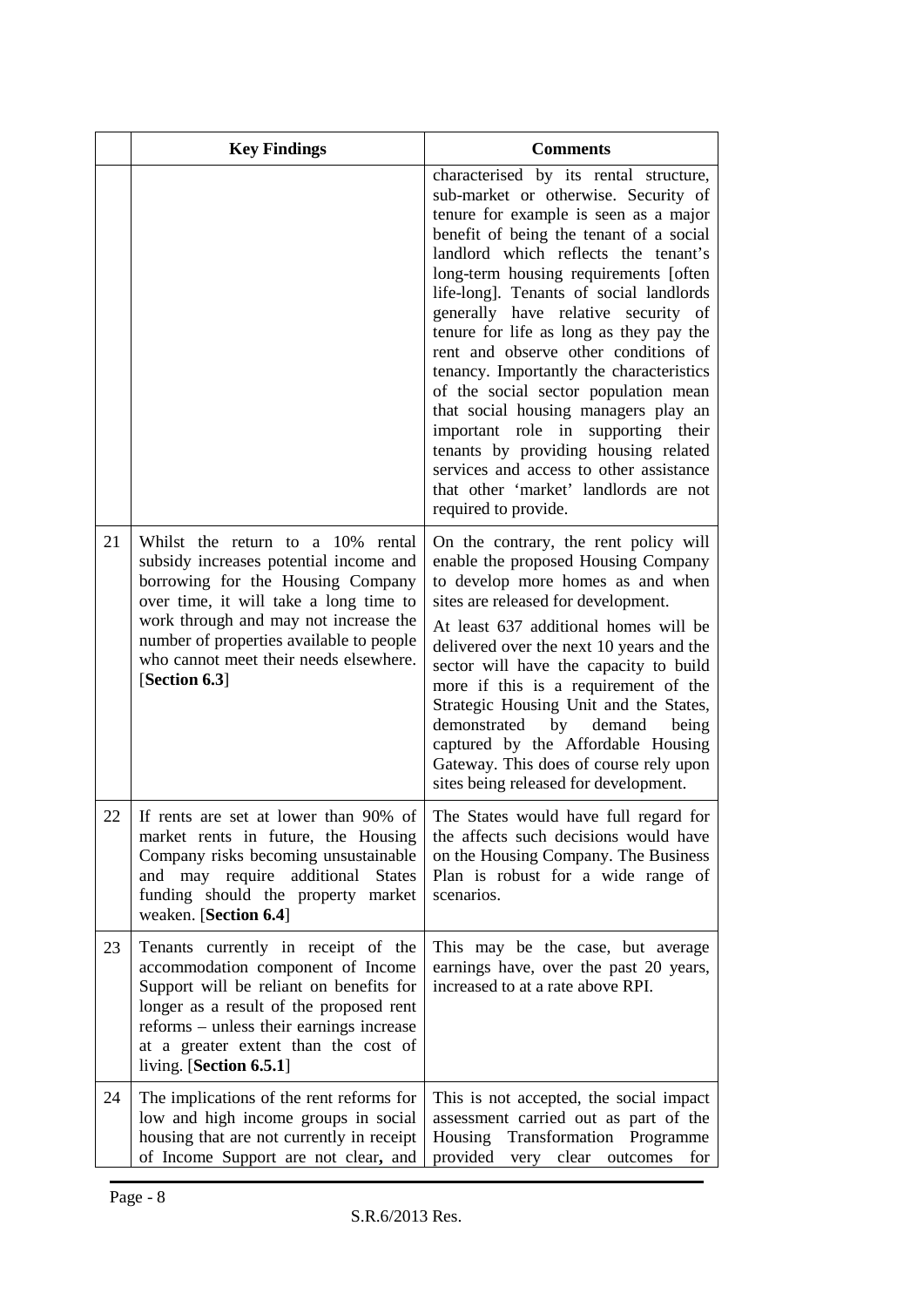|    | <b>Key Findings</b>                                                                                                                                                                                                                                                                                                    | <b>Comments</b>                                                                                                                                                                                                                                                                                                                                                                                                                                                                                                                                                                                                                                                                                                                                                                                                                                                                                                                                                              |
|----|------------------------------------------------------------------------------------------------------------------------------------------------------------------------------------------------------------------------------------------------------------------------------------------------------------------------|------------------------------------------------------------------------------------------------------------------------------------------------------------------------------------------------------------------------------------------------------------------------------------------------------------------------------------------------------------------------------------------------------------------------------------------------------------------------------------------------------------------------------------------------------------------------------------------------------------------------------------------------------------------------------------------------------------------------------------------------------------------------------------------------------------------------------------------------------------------------------------------------------------------------------------------------------------------------------|
|    | there are concerns that low-income<br>pensioners not claiming Income Support<br>may be negatively affected by the<br>current proposals. [Section 6.5.2]                                                                                                                                                                | tenants in all income groups. Only 35<br>States tenants are expected to be drawn<br>into Income Support as a consequence<br>of the return to 90% of market rents.<br>Low income pensioners will not be<br>affected by the rent reform unless they<br>move within the stock and, even then,<br>Income Support will be available to<br>them if they cannot afford the new rent.                                                                                                                                                                                                                                                                                                                                                                                                                                                                                                                                                                                                |
| 25 | The additional cost for Income Support<br>for States social Tenants arising from<br>the rent reforms will be funded by the<br>Treasury by means of an additional<br>budget allocation to the Social Security<br>Department, rather than being borne by<br>the proposed Housing Company at start<br>up. [Section 6.5.3] | Correct.                                                                                                                                                                                                                                                                                                                                                                                                                                                                                                                                                                                                                                                                                                                                                                                                                                                                                                                                                                     |
| 26 | Some of these comments in P.33/2013<br>may lead readers to assume that the<br>Income Support bill arising from the<br>rent reforms will be negligible, even<br>though the data to provide a solid<br>understanding of this is not available.<br>[Section $6.5.3$ ]                                                     | The Income Support implications are<br>well set out within P.33/2013 (p.52<br>Section 5.5). However, other changes<br>which may affect Income Support,<br>unconnected with P.33/2013, are and<br>will remain a matter for the Minister for<br>Social<br>Security<br>and<br>Council<br>of<br>Ministers to address.                                                                                                                                                                                                                                                                                                                                                                                                                                                                                                                                                                                                                                                            |
| 27 | The Housing Trusts will bear additional<br>Income Support costs as a result of the<br>proposed rent policy, estimated to peak<br>at £1 million once the reforms are fully<br>implemented. [Section 6.5.3]                                                                                                              | The Housing Trusts have yet to<br>commission independent market rental<br>assessments of their properties, so the<br>uplifts in rents associated with the<br>return to 90% of market rents for the<br>Housing Trusts is yet to be confirmed.<br>The Housing Trusts will receive<br>additional rental income over time from<br>the proposed rents policy and they will<br>only be required to bear the cost of the<br>additional income support at a level of<br>50% of this additional rental income as<br>on average 50% of Housing Trust<br>are in receipt of Income<br>tenants<br>Support. Given the Housing Trusts have<br>not expressed any concerns over their<br>viability based on the current rents<br>policy, this additional rental income and<br>the associated return to the Treasury<br>should not limit their ability to develop<br>further social housing, but actually<br>enhance the viability of new schemes.<br>It should be noted that some Trusts have |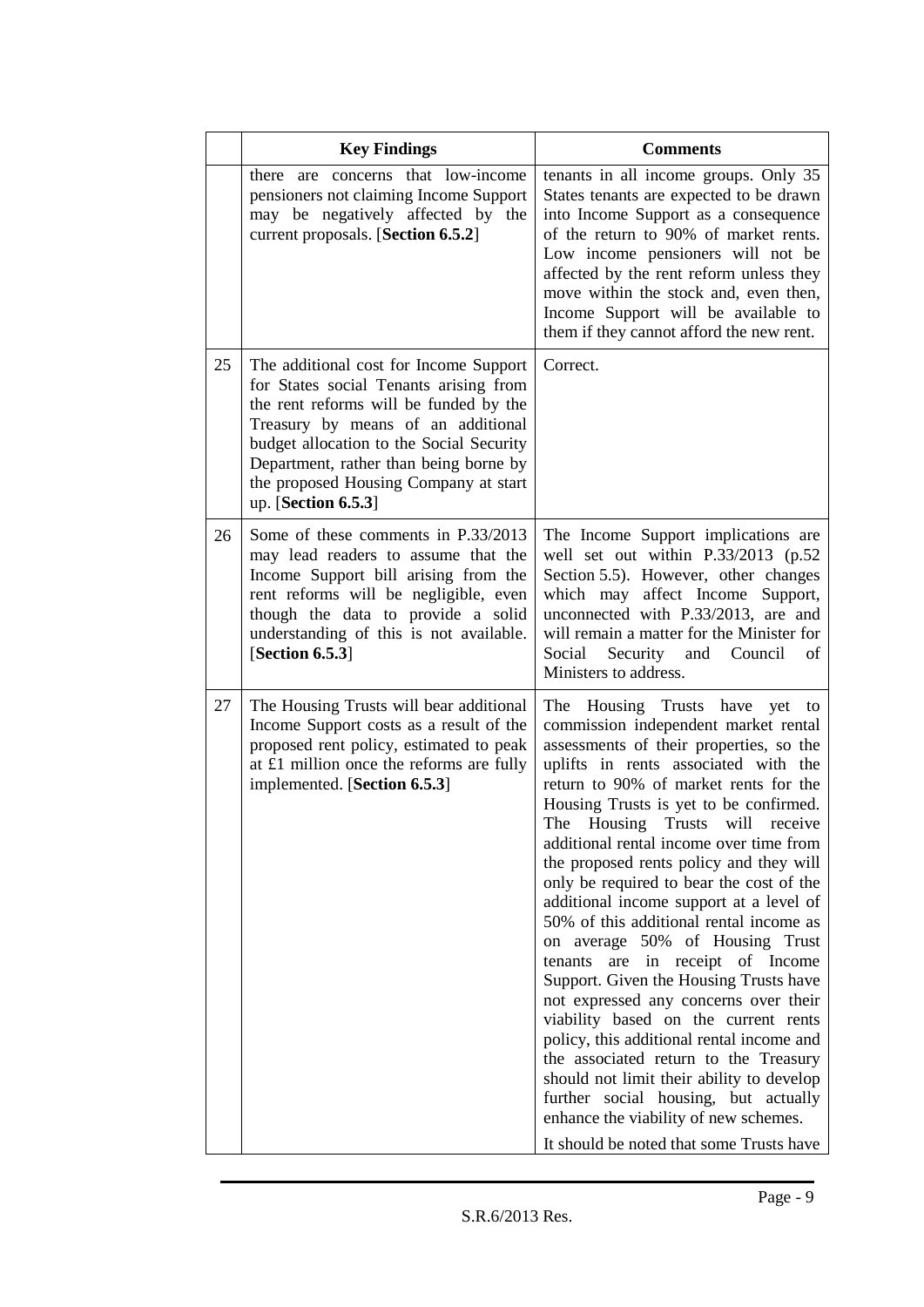|    | <b>Key Findings</b>                                                                                                                                                                                                                                                                | <b>Comments</b>                                                                                                                                                                                                                                                                                                                                                                                                                                                                                                  |
|----|------------------------------------------------------------------------------------------------------------------------------------------------------------------------------------------------------------------------------------------------------------------------------------|------------------------------------------------------------------------------------------------------------------------------------------------------------------------------------------------------------------------------------------------------------------------------------------------------------------------------------------------------------------------------------------------------------------------------------------------------------------------------------------------------------------|
|    |                                                                                                                                                                                                                                                                                    | significant surpluses and are paying off<br>loans.                                                                                                                                                                                                                                                                                                                                                                                                                                                               |
| 28 | The Business Plan for the Housing<br>Company is set up in such a way that<br>the minority of tenants who pay some or<br>all of their rents from their own income<br>effectively funding the<br>whole<br>are<br>revenue operation of the Housing<br>Company. [Section 6.8]          | This is incorrect. The Business Case is<br>supported by 4 key income streams;<br>those being sales, borrowing, rents and<br>the adjustment in the return to the<br>Treasury and their proportions are set<br>out in the financial model within the<br>Full Business Case.                                                                                                                                                                                                                                        |
| 29 | The implication of the Annual Returns<br>Agreement is that tenants in social<br>housing not currently claiming Income<br>Support are indirectly subsidising the<br>provision of<br>Income<br>Support.<br>[Section 6.9]                                                             | Only those tenants who can afford to<br>pay the new rents will do so. Under<br>current arrangements, those tenants are<br>receiving a hidden subsidy which is not<br>means tested. The cost of providing<br>those homes exists now but is not<br>transparent.                                                                                                                                                                                                                                                    |
| 30 | A clear consequence of the proposed<br>system is that Income Support will<br>increase to cover the costs of the<br>increased social rents. This aspect of the<br>social housing reforms may create<br>pressure on the States' taxation and<br>expenditure programme. [Section 6.9] | Cost pressures have been quantified and<br>accepted as affordable over the next<br>30 years.<br>The cost of providing the homes exists<br>now but is hidden; rent reform will<br>allow the true cost of providing social<br>housing to be better understood and be<br>more appropriately dealt with by<br>Income Support.                                                                                                                                                                                        |
| 31 | The potential difference in movement<br>between the financial return from the<br>new Housing Company on the one hand<br>and the cost of Income Support on the<br>risks having<br>significant<br>other<br>consequences for the States' financial<br>programme. [Section 6.10]       | It would not be appropriate for the<br>Housing Company to bear the cost of<br>changes to Income Support policy,<br>which may have no relation to housing<br>provision. The Housing Company will<br>be responsible for providing a social<br>housing stock which meets Decent<br>Homes Standards and high quality<br>services to tenants. It is for Social<br>Security and the Treasury to manage<br>and deal with any potential changes in<br>demand for the suite of benefits<br>captured under Income Support. |
| 32 | The fact that external lending markets<br>were not willing to provide funding<br>facilities for the proposed Housing<br>Company is a reflection of the markets<br>rather than a concern with the Housing<br>Company's<br>financial<br>model.<br>[Section 7.4]                      | The approach taken by external lenders<br>was noted in P.33/2013. The banks<br>were willing to lend to the Company but<br>not the full amount individually and<br>advised preferential rates would be<br>achieved by the States.<br>It is pleasing to note that the Panel has<br>accepted the viability of the financial                                                                                                                                                                                         |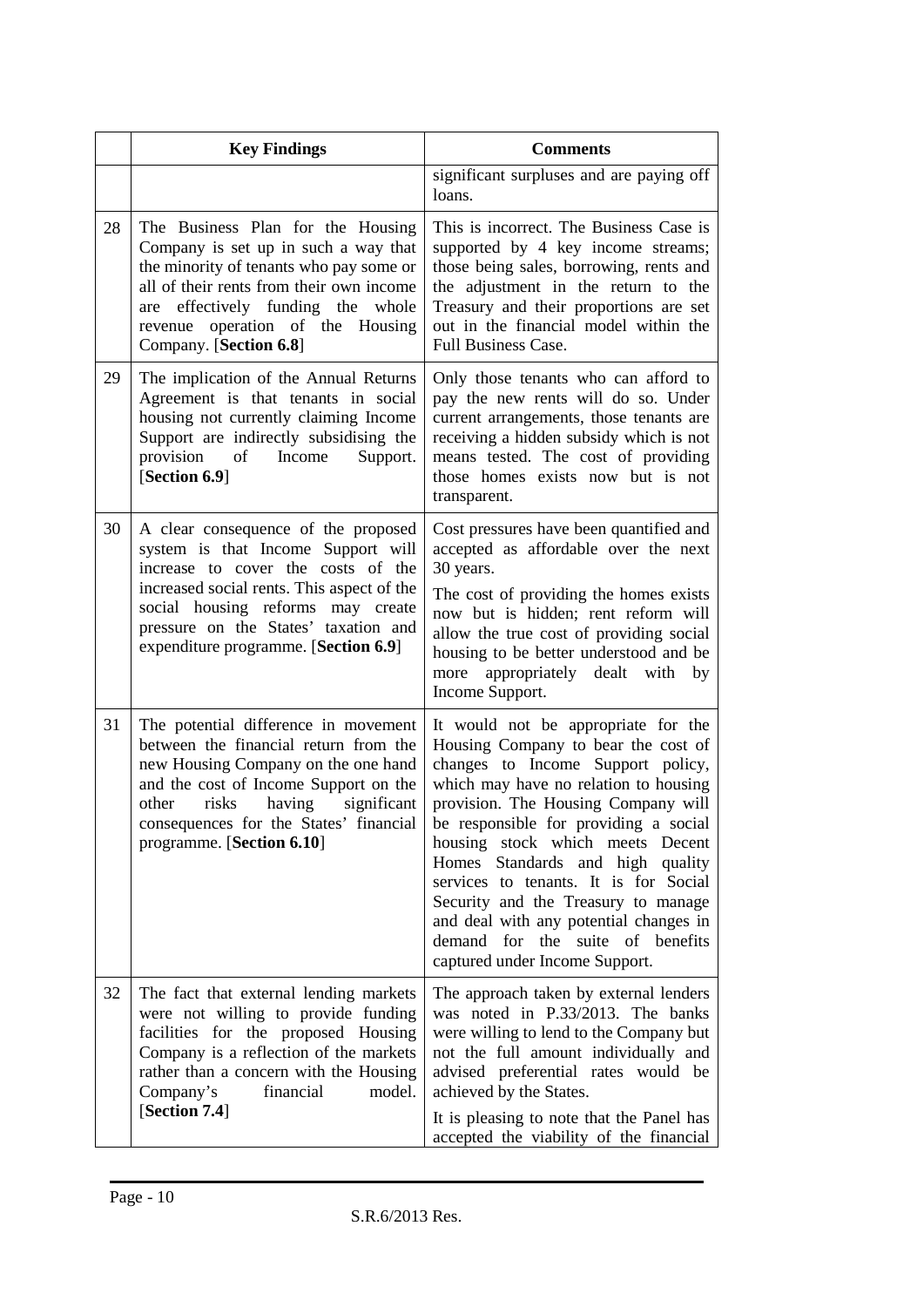|    | <b>Key Findings</b>                                                                                                                                                                                                                                                                                                                      | <b>Comments</b>                                                                                                                                                                                                                                                                                                                                                                                                                                                                                                                                                                                                                                                                                                                                                                                                                                                                |
|----|------------------------------------------------------------------------------------------------------------------------------------------------------------------------------------------------------------------------------------------------------------------------------------------------------------------------------------------|--------------------------------------------------------------------------------------------------------------------------------------------------------------------------------------------------------------------------------------------------------------------------------------------------------------------------------------------------------------------------------------------------------------------------------------------------------------------------------------------------------------------------------------------------------------------------------------------------------------------------------------------------------------------------------------------------------------------------------------------------------------------------------------------------------------------------------------------------------------------------------|
|    |                                                                                                                                                                                                                                                                                                                                          | model.                                                                                                                                                                                                                                                                                                                                                                                                                                                                                                                                                                                                                                                                                                                                                                                                                                                                         |
| 33 | A net gain of 287 new social rented<br>homes over 30 years is not acceptable,<br>given the rising demand for affordable<br>housing on the Island. [Section 7.8]                                                                                                                                                                          | The proposals aim to deliver far more<br>benefits than just an increase in the<br>social housing stock. They will also see<br>the existing stock brought up to the<br>English Decent Homes Standard within<br>a 10 year period, an additional 300<br>affordable homes for sale delivered by<br>the company and the delivery of an<br>additional 203 new homes by the<br>Housing Trusts. The reforms will also<br>create a new housing company, one<br>which is more commercially agile and<br>flexible to respond quickly to the<br>changing housing needs of the Island.<br>The business case allows for all sites<br>currently in States ownership<br>and<br>designated for social housing to be<br>developed.                                                                                                                                                               |
|    |                                                                                                                                                                                                                                                                                                                                          | However, the effect of the new rent<br>policy will be to provide the new<br>company and the Housing Trusts with<br>the means to deliver further social<br>housing if additional sites are identified<br>and borrowing is made available. The<br>identified growth set out in the FBC is<br>therefore very much a minimum and the<br>sector will be able to deliver as many<br>homes as are required, assuming sites<br>are released for housing development.<br>Other benefits are clearly derived from<br>new initiatives such as the Gateway and<br>the full attainment of Decent Homes<br>Standards. The Gateway will ensure<br>that the social housing stock is better<br>targeted at those in need and better<br>housing standards will offer improved<br>conditions to tenants helping to deal<br>with issues such as fuel poverty and<br>supporting independent living. |
| 34 | Housing<br>Guernsey's<br>Company has<br>benefited from joining the South West<br>Benchmarking Club which allows it to<br>compare performance indicators against<br>peer housing associations and identify<br>areas<br>of<br>success<br>and<br>areas<br>for<br>improvement. A similar set up would<br>complement the work of a regulatory | The Housing Department has, for some<br>time, been engaged with benchmarking<br>with UK equivalent social housing<br>providers of a comparable stock size<br>and this will continue.<br>The relevance of the South West<br>Benchmarking Club will be further<br>investigated.                                                                                                                                                                                                                                                                                                                                                                                                                                                                                                                                                                                                  |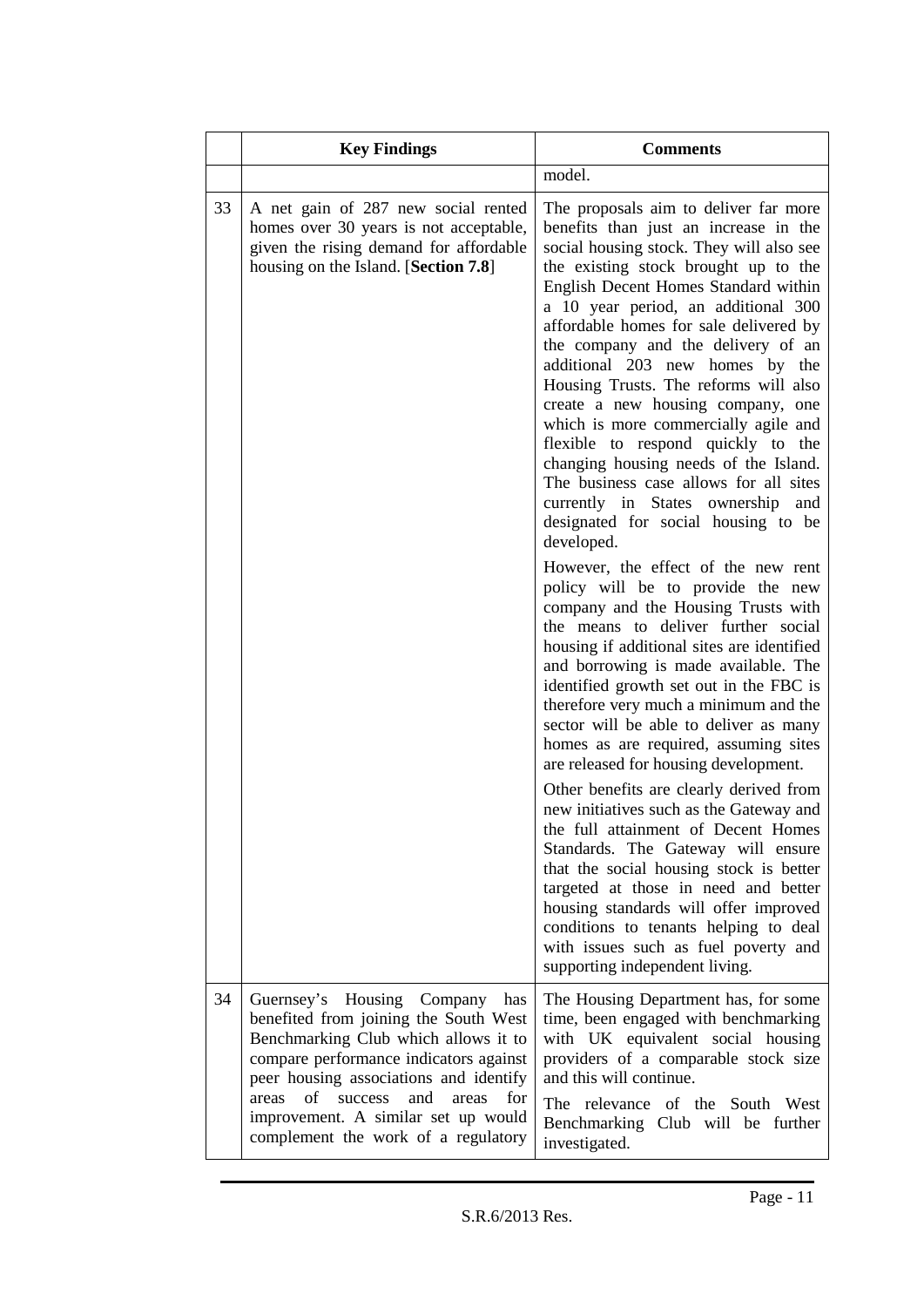|    | <b>Key Findings</b>                                                                                                                                                                                                                                                                                                                                                                  | <b>Comments</b>                                                                                                                                                                                                                                                                                                                                                                                                                                                                                                                                                                                                                                                                                                                                                                                                                                                                                                                                                                                                                                                                                                                                                                                                                                                                                                                                                                                                                                         |
|----|--------------------------------------------------------------------------------------------------------------------------------------------------------------------------------------------------------------------------------------------------------------------------------------------------------------------------------------------------------------------------------------|---------------------------------------------------------------------------------------------------------------------------------------------------------------------------------------------------------------------------------------------------------------------------------------------------------------------------------------------------------------------------------------------------------------------------------------------------------------------------------------------------------------------------------------------------------------------------------------------------------------------------------------------------------------------------------------------------------------------------------------------------------------------------------------------------------------------------------------------------------------------------------------------------------------------------------------------------------------------------------------------------------------------------------------------------------------------------------------------------------------------------------------------------------------------------------------------------------------------------------------------------------------------------------------------------------------------------------------------------------------------------------------------------------------------------------------------------------|
|    | body in Jersey. [Section 7.10]                                                                                                                                                                                                                                                                                                                                                       |                                                                                                                                                                                                                                                                                                                                                                                                                                                                                                                                                                                                                                                                                                                                                                                                                                                                                                                                                                                                                                                                                                                                                                                                                                                                                                                                                                                                                                                         |
| 35 | The Sub-Panel believes that it is likely<br>that the social housing reforms will<br>affect Parish provision in some way,<br>especially as many would consider that<br>they fall into the category of a social<br>housing provider. [Section 8.3]                                                                                                                                     | There has never been any desire to force<br>the Parishes to be included in the social<br>housing reforms – albeit that they could<br>benefit from utilising the Affordable<br>Housing gateway for their allocations<br>should they wish to do so. That is a<br>matter for the individual Parishes.<br>The Minister for Housing has recently<br>written to the Chairman of the Comité<br>des Connétables to offer reassurance in<br>this respect.                                                                                                                                                                                                                                                                                                                                                                                                                                                                                                                                                                                                                                                                                                                                                                                                                                                                                                                                                                                                        |
| 36 | The present reforms are not sufficient to<br>make any meaningful contribution to<br>the future provision of affordable and<br>social housing. The demand for social<br>housing has increased in recent years,<br>yet the proposals do not explicitly state<br>how this need can be met by the<br>proposed Housing Company or any<br>other<br>Social Housing Provider.<br>[Section 9] | The proposals aim to deliver far more<br>benefits than just an increase in the<br>social housing stock. They will also see<br>the existing stock brought up to Decent<br>Homes Standard within a 10 year<br>period, will see an additional 300<br>affordable homes delivered and provide<br>the Housing Trusts with the ability to<br>deliver an additional 203 social rented<br>homes. They will also create a new<br>housing company, one which is more<br>commercially agile and flexible to<br>respond quickly to the<br>changing<br>housing needs of the Island.<br>The business case allows for all sites<br>currently in States ownership<br>and<br>designated for social housing to be<br>developed. However, the new company<br>can and will deliver further social<br>housing for viable schemes if further<br>sites are identified and borrowing is<br>made available.<br>The new Housing Company will be able<br>to deliver as many homes as are<br>required, assuming sites are released for<br>housing development. The Minister for<br>Planning and Environment has been<br>charged with bringing forward more<br>for<br>such development.<br>sites<br>All<br>registered social housing providers will<br>be able to use the rent policy to make<br>new schemes financially sustainable<br>and also to access land offered to<br>registered providers.<br>The Social Housing Provider will be<br>responsible for determining the balance |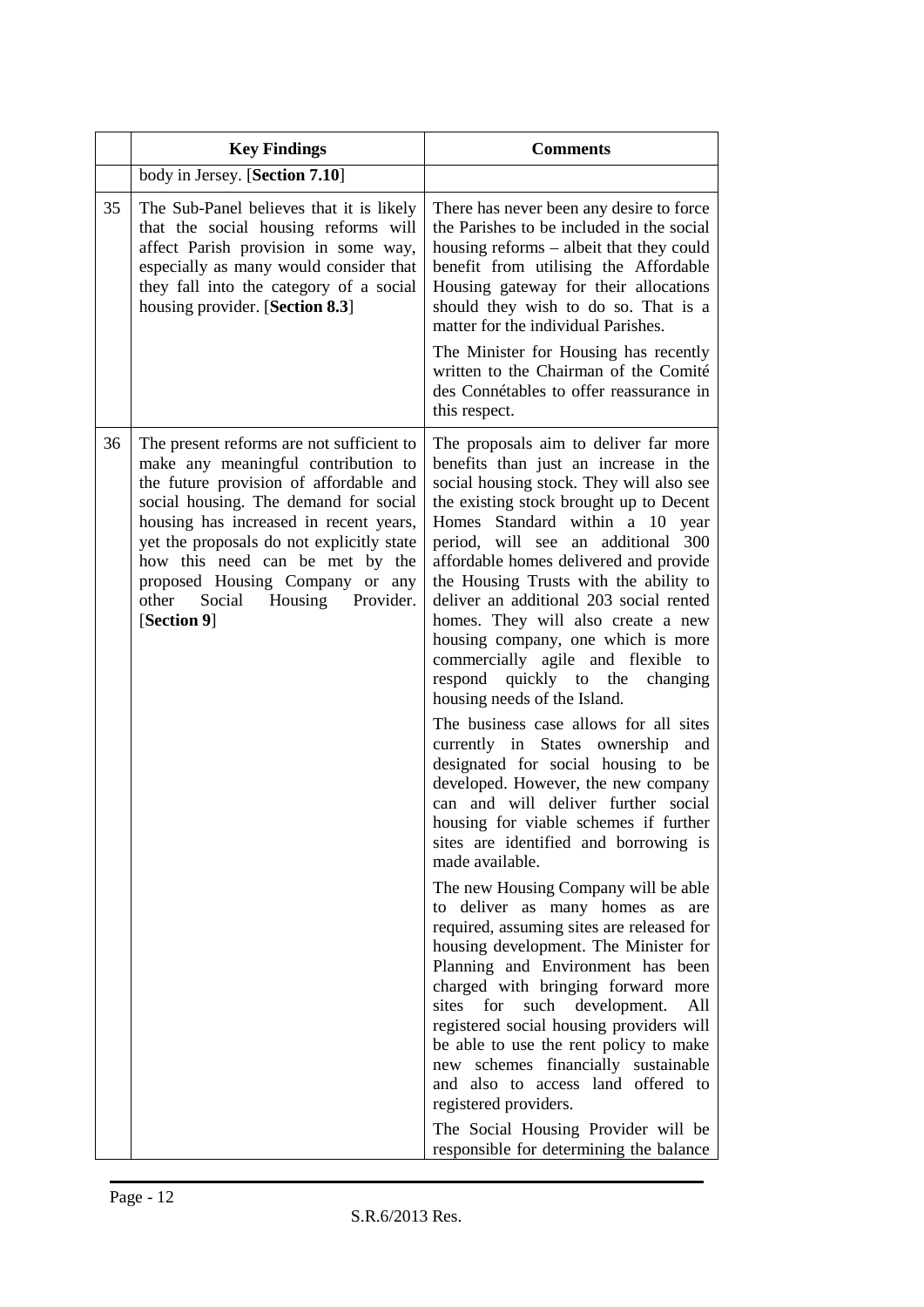|    | <b>Key Findings</b>                                                                                                                                                                                                                              | <b>Comments</b>                                                                                                                                                                                                                                                                                                                                                                                                                                                                                                                                                                                                                                                                                                                                                                                                    |
|----|--------------------------------------------------------------------------------------------------------------------------------------------------------------------------------------------------------------------------------------------------|--------------------------------------------------------------------------------------------------------------------------------------------------------------------------------------------------------------------------------------------------------------------------------------------------------------------------------------------------------------------------------------------------------------------------------------------------------------------------------------------------------------------------------------------------------------------------------------------------------------------------------------------------------------------------------------------------------------------------------------------------------------------------------------------------------------------|
|    |                                                                                                                                                                                                                                                  | between supply and demand, such<br>policy decisions being approved by the<br>States.                                                                                                                                                                                                                                                                                                                                                                                                                                                                                                                                                                                                                                                                                                                               |
|    |                                                                                                                                                                                                                                                  | Comments received from Professor<br>Whitehead<br>Christine<br>reflect<br>her<br>endorsement that the proposals<br>are<br>indeed sufficient and address all of the<br>challenges set out in her report -                                                                                                                                                                                                                                                                                                                                                                                                                                                                                                                                                                                                            |
|    |                                                                                                                                                                                                                                                  | "A careful reading of these documents<br>makes it clear that all the challenges set<br>out in my report have been addressed –<br>through the development of mechanisms<br>to improve strategy, regulation and<br>delivery.                                                                                                                                                                                                                                                                                                                                                                                                                                                                                                                                                                                         |
|    |                                                                                                                                                                                                                                                  | Equally the recommendations<br>have<br>been properly and fully assessed, taking<br>account of the economic and political<br>environment as well as the objectives of<br>ensuring an efficient and well regulated<br>social sector. In addition there has been<br>careful thought given to the States'<br><i>commitment to clarify</i><br>the<br>policy<br>framework; to fund new investment; and<br>to balance rents and income support<br><i>policies.</i>                                                                                                                                                                                                                                                                                                                                                        |
|    |                                                                                                                                                                                                                                                  | The result should be a social housing<br>regime which is robust and can ensure<br>independence of management, greater<br>flexibility to address requirements in the<br>most appropriate way; and access to<br>resources to meet future needs"                                                                                                                                                                                                                                                                                                                                                                                                                                                                                                                                                                      |
| 37 | inappropriate for social housing may<br>assist in raising funds but the Sub-Panel<br>does not generally agree with the<br>principle of selling off social housing to<br>private individuals when it is already in<br>short supply. [Section 9.2] | Selling off units that are entirely Under P.6/2007, only non-core, prime<br>location properties were to be sold to on<br>the open market to private individuals.<br>Such properties are expensive<br>to<br>maintain<br>and the<br>rental<br>income<br>generated insufficient to cover the<br>required<br>maintenance.<br>Other<br>sales<br>through P.6/2007, and all future sales<br>will be made to those qualifying<br>the<br>Affordable<br>through<br>Housing<br>Gateway, assessed as being in need of<br>affordable housing. In most cases, these<br>will be existing social rented tenants<br>and therefore a social housing unit will<br>be released when the sale is completed,<br>or if purchasing their existing home,<br>this is a change in tenure only as they<br>would not have moved out without the |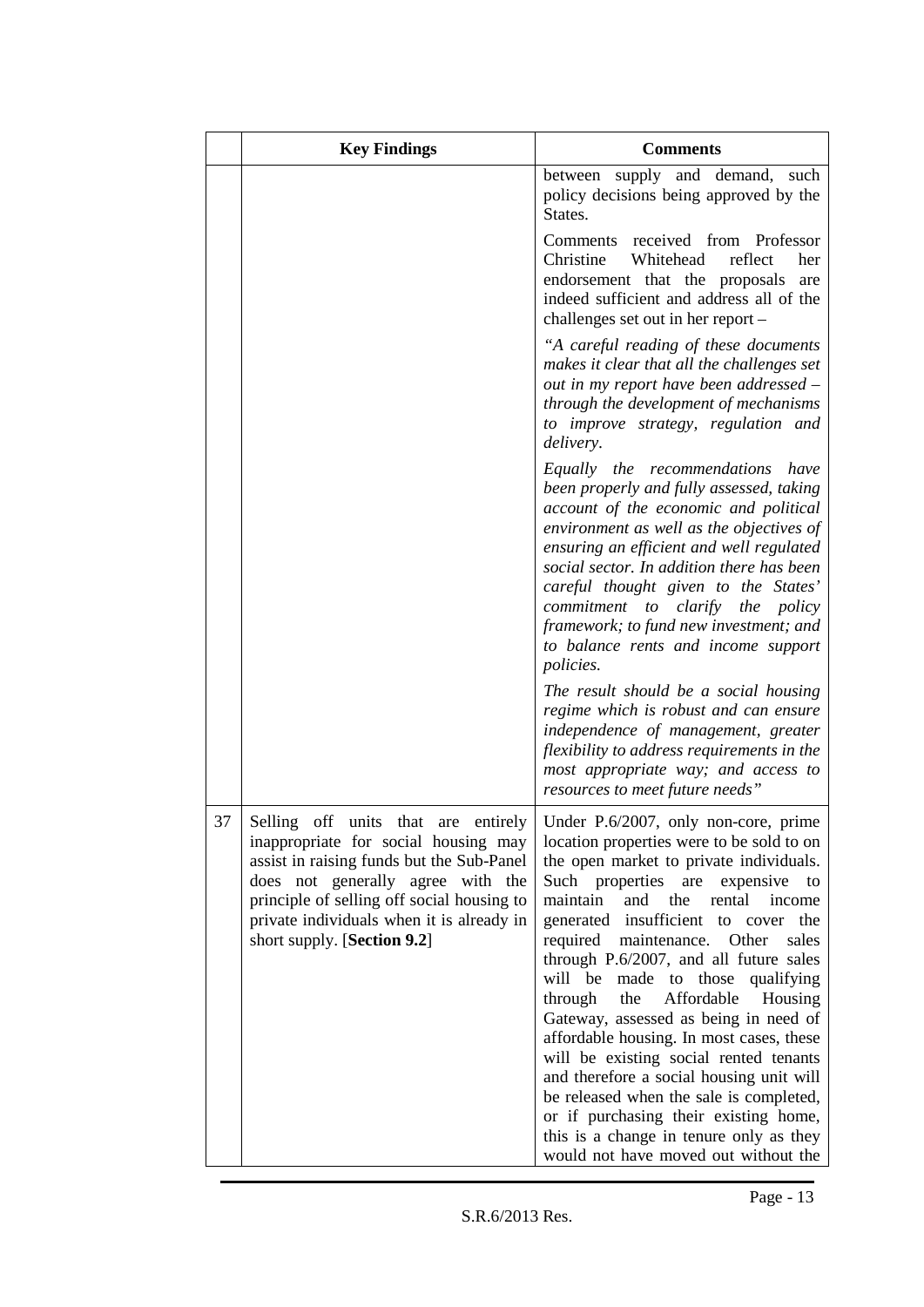|    | <b>Key Findings</b>                                                                                                                                                                                                                                                                                                                     | <b>Comments</b>                                                                                                                                                                                                                                                                                                                                                                                                                                                                                                           |
|----|-----------------------------------------------------------------------------------------------------------------------------------------------------------------------------------------------------------------------------------------------------------------------------------------------------------------------------------------|---------------------------------------------------------------------------------------------------------------------------------------------------------------------------------------------------------------------------------------------------------------------------------------------------------------------------------------------------------------------------------------------------------------------------------------------------------------------------------------------------------------------------|
|    |                                                                                                                                                                                                                                                                                                                                         | opportunity to purchase with assistance.<br>P.6/2007 said that sales "will be carried<br>out in a managed, sustainable way,<br>without imposing unnecessary strain on<br>the wider housing market, and related at<br>all times to current levels of supply and<br>demand within social housing"                                                                                                                                                                                                                           |
|    |                                                                                                                                                                                                                                                                                                                                         | Decisions on sales to the open market<br>and to tenants will continue to be<br>balanced against delivery of new social<br>renting housing and the needs reflected<br>in the Affordable Housing Gateway<br>List.                                                                                                                                                                                                                                                                                                           |
| 38 | The Trusts will develop 203 new units<br>of accommodation over 30 years as<br>identified in the Report, and there is an<br>assumption that Trusts will continue to<br>make a significant and meaningful<br>contribution to the supply of affordable<br>and social homes. [Section 9.3]                                                  | Correct. This view has been expressed<br>by the Trust Chairmen and the Council<br>of Ministers recognises the significant<br>contribution that the Trusts can make.<br>The Trusts will, however, need to<br>that<br>demonstrate<br>they<br>have<br>the<br>appropriate business plans and business<br>cases to deliver these homes whilst<br>ensuring the attainment of Decent<br>Homes Standards for their existing<br>stock.                                                                                             |
| 39 | The absence of a formal "exit gateway"<br>for individuals whose circumstances<br>have improved means that encouraging<br>tenants to stay in their home for life is<br>not a sensible approach when the Island<br>has a fixed limit on the amount of social<br>housing with little hope of maximally<br>increasing supply. [Section 9.4] | This is not correct, the Housing<br>Department already offers opportunities<br>for tenants to purchase under the<br>deferred payment scheme and has seen<br>over 100 tenants become homeowners<br>since the scheme was launched.<br>Going forward, it will be for the<br>Strategic Housing Unit to develop<br>additional<br>schemes<br>to<br>allow<br>more<br>choice of affordable housing and, using<br>such policies approved by the States, to<br>see these implemented by the registered<br>social housing providers. |
| 40 | The States has at times appeared to<br>value<br>best financial<br>from<br>pursue<br>property sales rather than best social<br>value, thus missing an opportunity to<br>of<br>support provision<br>sub-market<br>housing. [Section 9.5]                                                                                                  | There is no evidence to suggest that this<br>has been the case for the Housing<br>Department. Sales have been based on<br>First Time Buyer values with tenants<br>being given an opportunity, should they<br>require it, to apply for up to a 25%<br>deferred payment on their purchase of a<br>home.<br>In respect of these sales, it has long<br>been accepted by the Minister for                                                                                                                                      |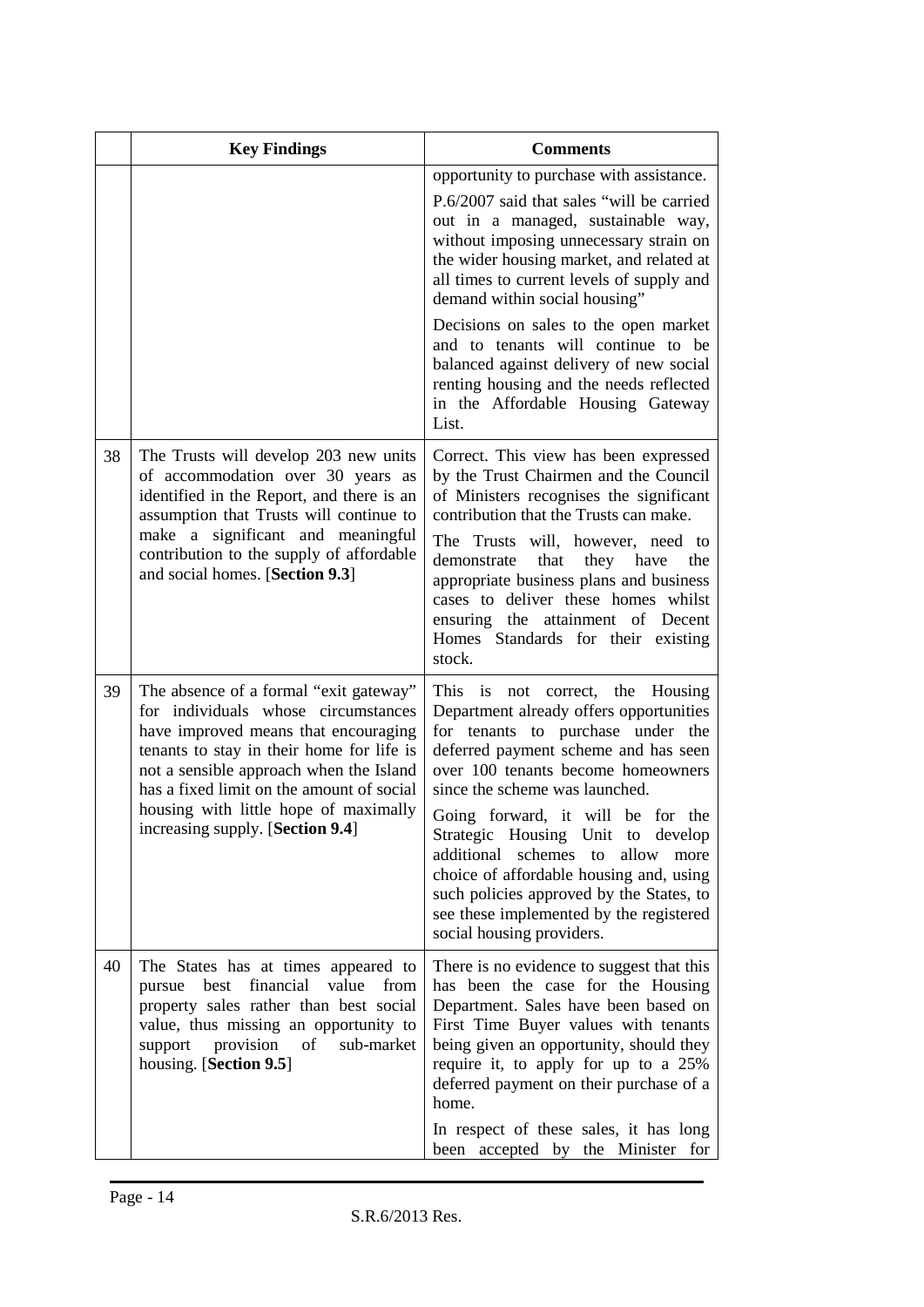|    | <b>Key Findings</b>                                                                                                                                                                     | <b>Comments</b>                                                                                                                                                                                                                                                                                                                                                                                                                                                                               |
|----|-----------------------------------------------------------------------------------------------------------------------------------------------------------------------------------------|-----------------------------------------------------------------------------------------------------------------------------------------------------------------------------------------------------------------------------------------------------------------------------------------------------------------------------------------------------------------------------------------------------------------------------------------------------------------------------------------------|
|    |                                                                                                                                                                                         | Treasury and Resources<br>and the<br>Minister for Housing that they are<br>trading financial value for social benefit<br>in accordance with a decision made by<br>the States Assembly within P.6/2007.<br>that become available<br><b>Sites</b><br>for<br>development are assessed on a site by<br>site basis for their suitability for<br>affordable housing.                                                                                                                                |
| 41 | Existing affordable housing policies are<br>uncoordinated and ineffective. They<br>have failed to produce any meaningful<br>affordable housing schemes for the<br>Island. [Section 9.6] | The<br>Strategic Housing Unit<br>will<br>develop an Island wide housing strategy<br>and coordinate housing policy in the<br>future.<br>The weakness with existing policies<br>within the Island Plan is the reliance on<br>the level of open market housing to<br>deliver affordable housing as a by-<br>product. That weakness will<br>be<br>significantly reduced by the proposed<br>return to nearer market rents which will<br>make the development of affordable<br>housing more viable. |

### **RECOMMENDATIONS**

|              | <b>Recommendations</b>                                                                                                                                                                                                                   | To         | Accept/<br><b>Reject</b> | <b>Comments</b>                                                                                                                                                                                  | Date of<br>Action/<br><b>Completion</b> |
|--------------|------------------------------------------------------------------------------------------------------------------------------------------------------------------------------------------------------------------------------------------|------------|--------------------------|--------------------------------------------------------------------------------------------------------------------------------------------------------------------------------------------------|-----------------------------------------|
|              | The Minister for Housing<br>should ensure the following:                                                                                                                                                                                 |            |                          |                                                                                                                                                                                                  |                                         |
| $\mathbf{1}$ | An agreed position on the role<br>and purpose of social housing<br>should be developed within 6-<br>12<br>months<br>to<br>support<br>implementation of the Housing<br>reforms and contribute<br>$\mathsf{to}$<br>coherent future policy. | <b>SHU</b> | Accept                   | A stated position on<br>the role and purpose<br>of social housing is<br>necessary and will be<br>developed by the<br><b>Strategic Housing</b><br>Unit within 12<br>months of its<br>development. | June 2014                               |
|              | definition should<br><b>This</b><br>also<br>clarify how the new Housing<br>Company will balance its social<br>and moral obligation alongside<br>its role as a States Strategic<br>Investment.                                            |            |                          | $P.33/2013$ sets out<br>very clearly what the<br>new Housing<br>Company will be<br>doing. This will be<br>further documented<br>in the Transfer                                                  |                                         |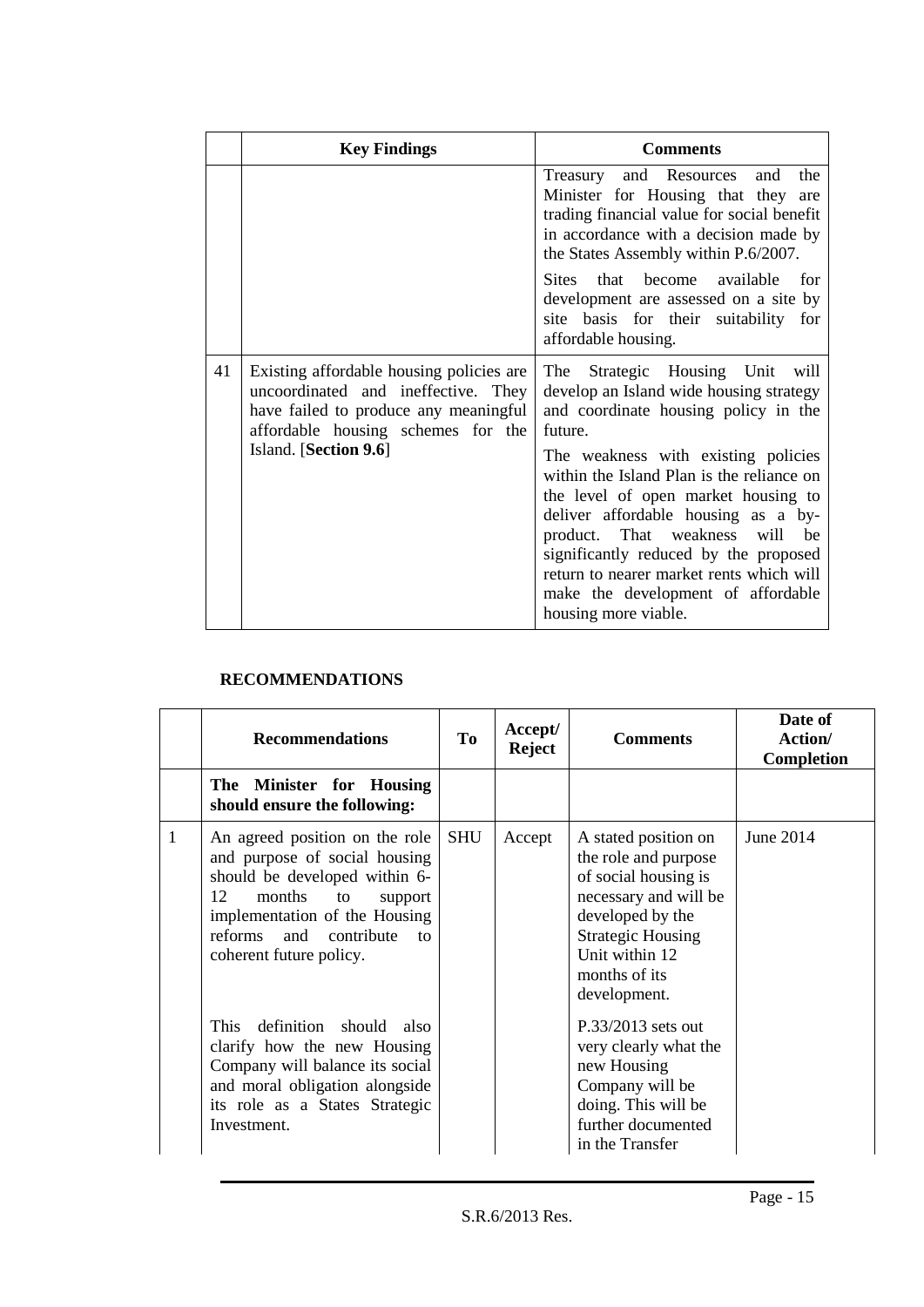|                | <b>Recommendations</b>                                                                                                                                                                                                      | <b>To</b>  | Accept/<br><b>Reject</b> | <b>Comments</b>                                                                                                                                                                                                                                                                                                                                                                                                                                                                                                                                                                                                                                                                                                                                                            | Date of<br>Action/<br>Completion |
|----------------|-----------------------------------------------------------------------------------------------------------------------------------------------------------------------------------------------------------------------------|------------|--------------------------|----------------------------------------------------------------------------------------------------------------------------------------------------------------------------------------------------------------------------------------------------------------------------------------------------------------------------------------------------------------------------------------------------------------------------------------------------------------------------------------------------------------------------------------------------------------------------------------------------------------------------------------------------------------------------------------------------------------------------------------------------------------------------|----------------------------------|
|                | Ministers and the States should<br>sign up to this definition in<br>practice. [Sections 3.1, 3.2]                                                                                                                           |            |                          | Agreement.<br>It is not accepted that<br>the role and purpose<br>of social housing<br>needs a States<br>decision. However, a<br>legal definition will<br>be developed as part<br>of the draft enabling<br>law to establish the<br>proposed regulator,<br>which will be<br>presented to the<br>States in due course.                                                                                                                                                                                                                                                                                                                                                                                                                                                        |                                  |
| $\overline{2}$ | Reliable means to deliver new<br>supply of both social rented and<br>affordable<br>home<br>ownership<br>properties must be urgently<br>investigated and committed to,<br>including partnerships with the<br>private sector. | <b>Hsg</b> | Accept                   | The existing sites that<br>are available are<br>already fully<br>investigated and<br>reported within<br>P.33/2013 and<br>R.15/2013 and the<br>proposed return to<br>nearer market rents<br>provides the funding.<br>P.33/2013 also states<br>$that -$<br>"the robustness of the<br>business case of the<br>proposed new<br><b>Housing Company</b><br>means that these sales<br>and re-alignment of<br>the stock will not<br>prevent the Company<br>from developing new<br>social housing and<br>affordable units,<br>should the States,<br>through approval of<br>its Housing Strategy,<br>wish to do so. Each<br>project would need to<br>be considered on its<br>merits and in light of<br>the borrowing<br>necessary, but the<br>new Company would<br>have capacity and | Already<br>actioned.             |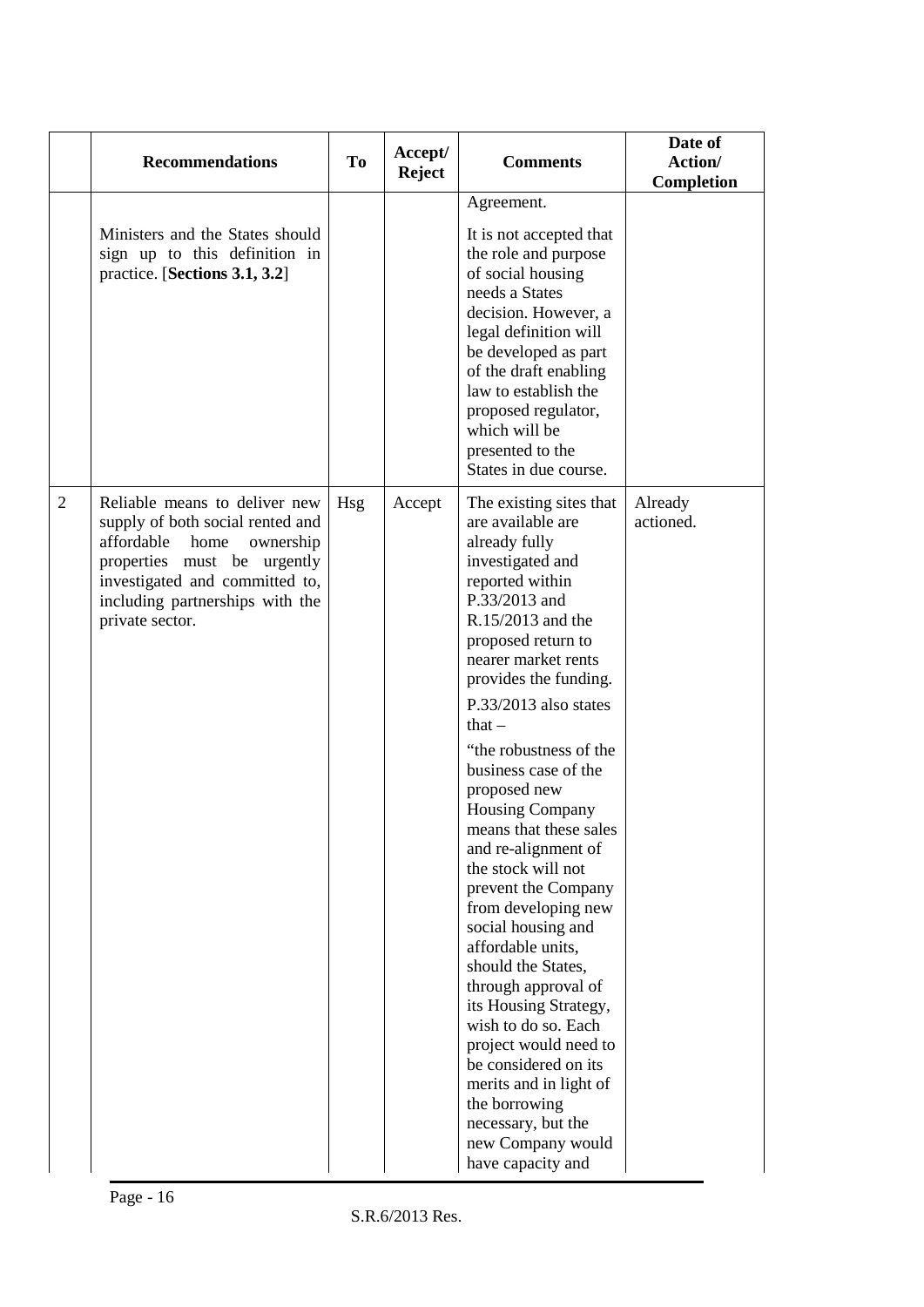|   | <b>Recommendations</b>                                                                                                                                                                                                                                                                                                                        | <b>To</b>         | Accept/<br><b>Reject</b> | <b>Comments</b>                                                                                                                                                                                                                                                                                                                                                                                | Date of<br>Action/                                                                                                                                                                                    |
|---|-----------------------------------------------------------------------------------------------------------------------------------------------------------------------------------------------------------------------------------------------------------------------------------------------------------------------------------------------|-------------------|--------------------------|------------------------------------------------------------------------------------------------------------------------------------------------------------------------------------------------------------------------------------------------------------------------------------------------------------------------------------------------------------------------------------------------|-------------------------------------------------------------------------------------------------------------------------------------------------------------------------------------------------------|
|   |                                                                                                                                                                                                                                                                                                                                               |                   |                          | flexibility to react to<br>changing<br>requirements."                                                                                                                                                                                                                                                                                                                                          | Completion                                                                                                                                                                                            |
|   | Additional capital investment<br>from the<br><b>States</b><br>should<br>be<br>considered<br>if<br>required<br>[Section 7.8] and<br>appropriate<br>States owned land should be<br>utilised at a price that enables<br>affordable<br>development of<br>housing [Section 9.5].                                                                   | <b>SHU</b><br>T&R | Accept                   | This will be a<br>fundamental role for<br>the Strategic Housing<br>Unit in the future, but<br>no capital investment<br>is available within the<br>Medium Term<br>Financial Plan 2013-<br>2015. Treasury and<br>Resources will<br>provide funding if the<br>States agree.                                                                                                                       | Timescales for<br>the completion of<br>this action can<br>only be<br>confirmed once<br>the Strategic<br>Housing Unit is<br>fully established<br>and as part of an<br>Island wide<br>housing strategy. |
|   | A clear commitment must be<br>made by the Housing Company<br>to review Business Plans within<br>3 years to see if additional<br>capacity<br>to<br>support<br>new<br>development can be identified,<br>and this information reported<br>back to the States. [Section 9.3]                                                                      | <b>SHU</b>        | Accept                   | The Strategic<br>Housing Unit will<br>lead on this. It will<br>decide what level of<br>supply is required in<br>order to meet the<br>demand evidenced by<br>the Affordable<br>Housing Gateway.<br>The Strategic<br>Housing Unit may<br>require all Social<br>Housing Providers to<br>review their business<br>plans every 3 years<br>against policy<br>initiatives/agreed<br>housing strategy. | Timescales for<br>the completion of<br>this action can<br>only be<br>confirmed once<br>the Strategic<br>Housing Unit is<br>fully established<br>and as part of an<br>Island wide<br>housing strategy. |
| 3 | The<br>requirement<br>for<br>the<br>Housing Trusts to contribute<br>towards<br>the<br>Housing<br>component of Income Support<br>reviewed<br>should<br>be<br>and<br>reported back to the States<br>within 2 years to ensure that the<br>Trusts are<br>able to<br>operate<br>efficiently<br>deliver<br>and<br>additional stock [Section 6.5.3]. | <b>SHU</b>        | Accept                   | All registered social<br>housing providers<br>will be expected to<br>submit annual<br>performance reports<br>to the Regulator. The<br>Regulator, in turn,<br>will be expected to<br>report to the States<br>annually on the<br>performance of all<br>the registered social<br>housing providers.                                                                                               | Timescales for<br>the completion of<br>this action can<br>only be<br>confirmed once<br>the Strategic<br>Housing Unit is<br>fully established<br>and as part of an<br>Island wide<br>housing strategy. |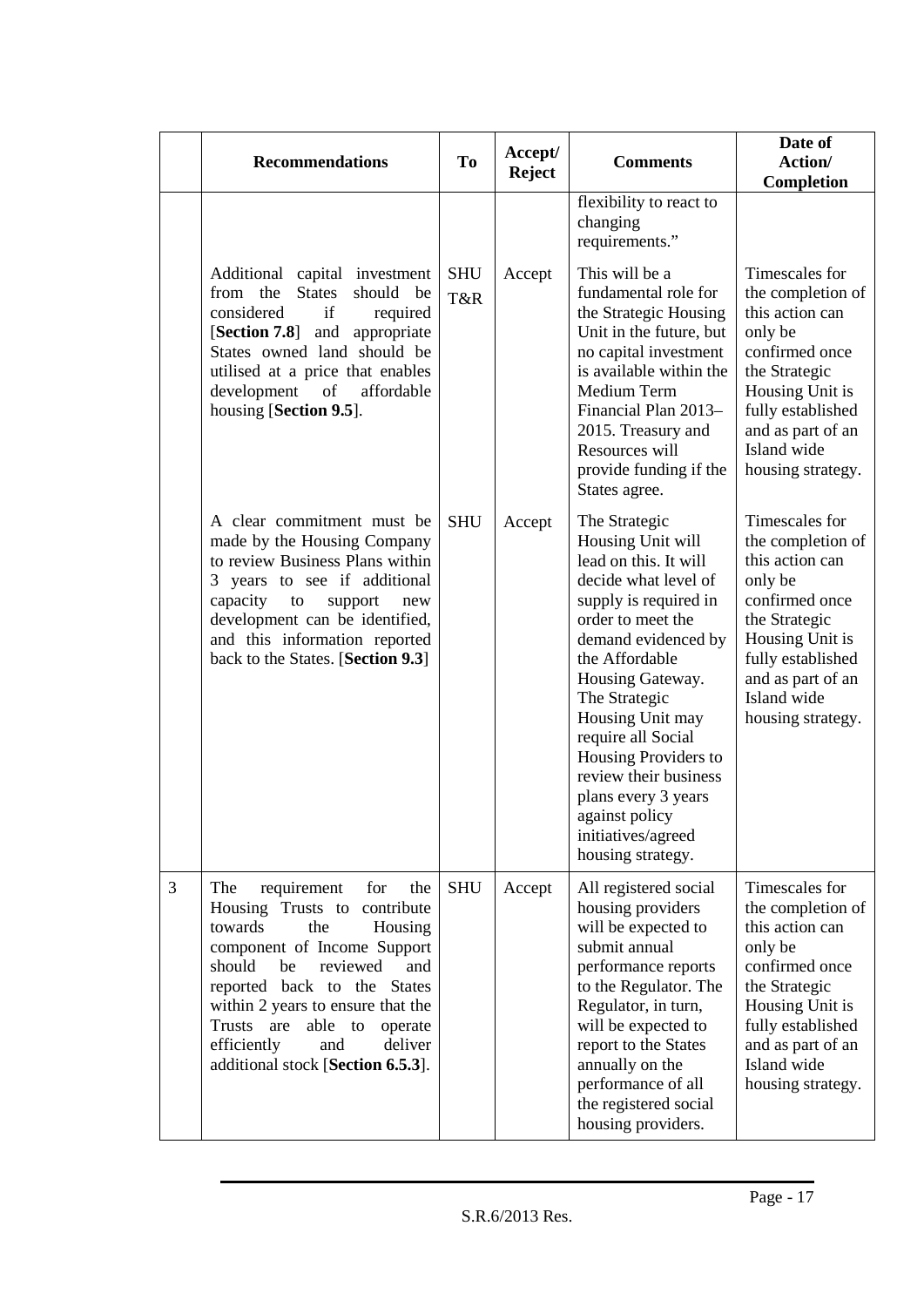|                | <b>Recommendations</b>                                                                                                                                                                                                                                                                              | <b>To</b>  | Accept/<br><b>Reject</b> | <b>Comments</b>                                                                                                                                                                                                                                                                                                                                                                                                                                                                                                           | Date of<br>Action/<br>Completion                                                                                                                                                                      |
|----------------|-----------------------------------------------------------------------------------------------------------------------------------------------------------------------------------------------------------------------------------------------------------------------------------------------------|------------|--------------------------|---------------------------------------------------------------------------------------------------------------------------------------------------------------------------------------------------------------------------------------------------------------------------------------------------------------------------------------------------------------------------------------------------------------------------------------------------------------------------------------------------------------------------|-------------------------------------------------------------------------------------------------------------------------------------------------------------------------------------------------------|
| $\overline{4}$ | protocol<br>should<br>A<br>be<br>established and agreed between<br>the Minister for Housing and<br>the Parishes within 6 months to<br>provide greater clarity about<br>how the Gateway system will<br>impact on social and affordable<br>delivered<br>homes<br>by<br>the<br>Parishes. [Section 8.3] | <b>SHU</b> | Accept                   | There has never been<br>any desire to force<br>the Parishes to be<br>included in the social<br>housing reforms -<br>albeit that they could<br>benefit from utilising<br>the Affordable<br>Housing gateway for<br>their allocations<br>should they wish to<br>do so. That is a<br>matter for the<br>individual Parishes.<br>The Minister for<br>Housing has recently<br>written to the<br>Chairman of the<br>Comité des<br>Connétables to offer<br>reassurance in this<br>respect.                                         | Timescales for<br>the completion of<br>this action can<br>only be<br>confirmed once<br>the Strategic<br>Housing Unit is<br>fully established<br>and as part of an<br>Island wide<br>housing strategy. |
| 5              | An exit gateway combined with<br>savings initiatives or shared<br>equity<br>schemes<br>should<br>be<br>developed to cater to the needs<br>of those wishing or able to<br>move out of the social sector if<br>their financial<br>circumstances<br>significantly<br>improve<br>[Section 9.4]          | <b>SHU</b> | Accept                   | The Housing<br>Department already<br>offers opportunities<br>for tenants to<br>purchase under the<br>deferred payment<br>scheme and has seen<br>over 100 tenants<br>become homeowners<br>since the scheme was<br>launched.<br>Going forward, it will<br>be for the Strategic<br>Housing Unit to<br>develop additional<br>schemes to allow<br>more choice of<br>affordable housing<br>and, using such<br>policies approved by<br>the States, to see<br>these implemented by<br>the registered social<br>housing providers. | Timescales for<br>the completion of<br>this action can<br>only be<br>confirmed once<br>the Strategic<br>Housing Unit is<br>fully established<br>and as part of an<br>Island wide<br>housing strategy. |
| 6              | The<br>Minister<br>for<br>Housing                                                                                                                                                                                                                                                                   | <b>SHU</b> | Accept                   | The Council of                                                                                                                                                                                                                                                                                                                                                                                                                                                                                                            | Timescales for                                                                                                                                                                                        |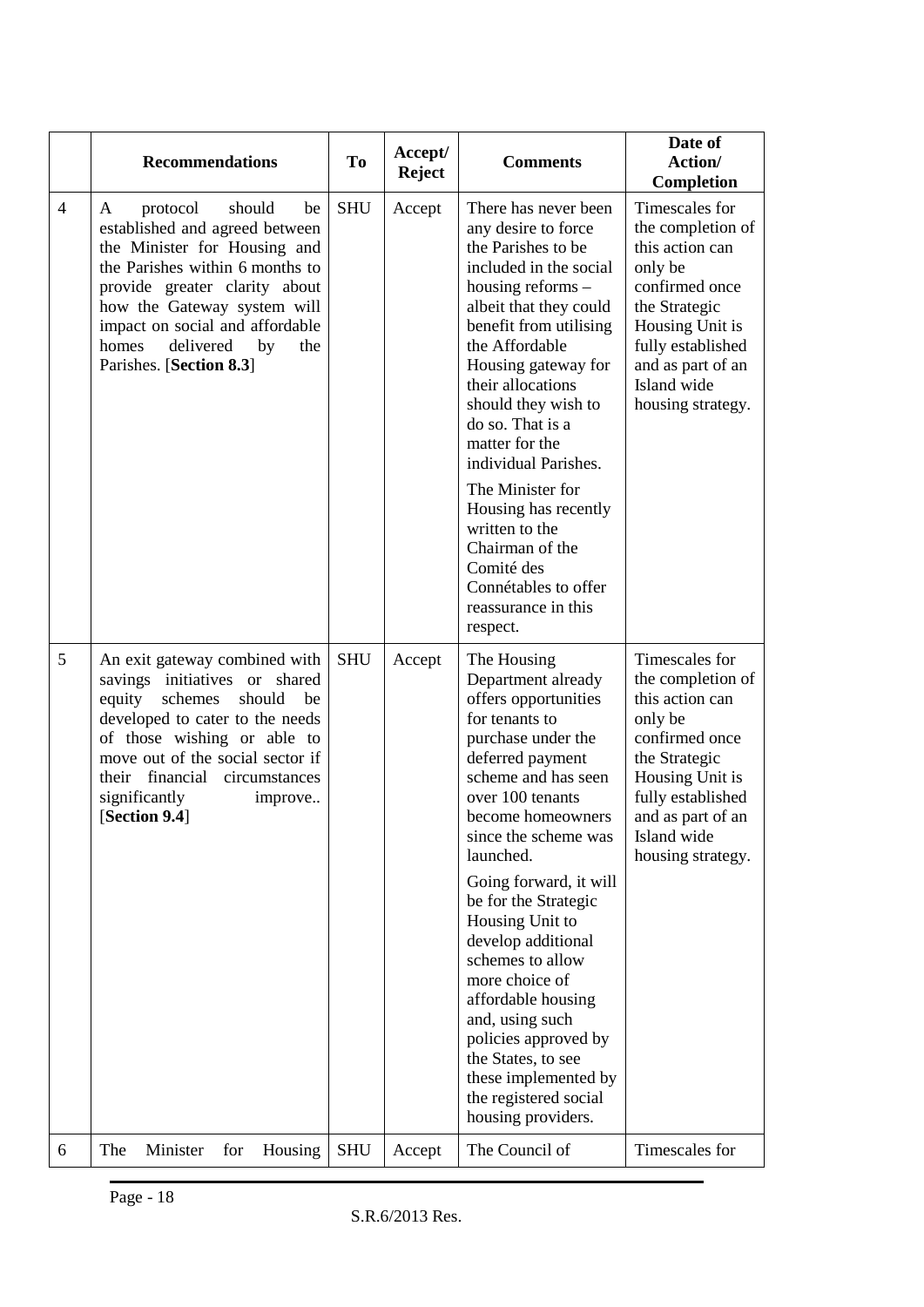|                | <b>Recommendations</b>                                                                                                                                                                                                                                                                                                                                                                                     | To         | Accept/<br><b>Reject</b> | <b>Comments</b>                                                                                                                                                                                                                                                                                                                                                                                                                                                                                                                                                   | Date of<br>Action/                                                                                                                                                                                    |
|----------------|------------------------------------------------------------------------------------------------------------------------------------------------------------------------------------------------------------------------------------------------------------------------------------------------------------------------------------------------------------------------------------------------------------|------------|--------------------------|-------------------------------------------------------------------------------------------------------------------------------------------------------------------------------------------------------------------------------------------------------------------------------------------------------------------------------------------------------------------------------------------------------------------------------------------------------------------------------------------------------------------------------------------------------------------|-------------------------------------------------------------------------------------------------------------------------------------------------------------------------------------------------------|
|                | should be retained as the head<br>of the Strategic Housing Unit<br>and given responsibility for<br>housing across<br>all<br>tenures.<br>[Section 4.2]. This is critical in<br>helping to address the lack of<br>joined-up<br>thinking<br>on<br>affordable housing policies and<br>should be agreed by the States<br>as it is essential to the success<br>stimulating new<br>supply.<br>of<br>[Section 9.6] |            |                          | Ministers is accepting<br>the amendment<br>lodged by the HSSH<br>Scrutiny Panel on<br>16th April 2013<br>$(P.33/2013$ Amd. $(1))$<br>which will see the<br>position of Minister<br>for Housing remain,<br>but without the<br>operational<br>responsibilities of<br>being landlord to<br>4,500 tenants.<br>Regulation will be<br>independent and with<br>operational<br>responsibilities<br>moved to the<br>proposed Housing<br>Company the<br>Minister for<br>Housing's role will<br>be restricted to<br>developing policy<br>with the Strategic<br>Housing Unit. | Completion<br>the completion of<br>this action can<br>only be<br>confirmed once<br>the Strategic<br>Housing Unit is<br>fully established<br>and as part of an<br>Island wide<br>housing strategy.     |
|                | <b>Strategic Housing Unit</b>                                                                                                                                                                                                                                                                                                                                                                              |            |                          |                                                                                                                                                                                                                                                                                                                                                                                                                                                                                                                                                                   |                                                                                                                                                                                                       |
| $\overline{7}$ | Additional steps setting out the<br>expected ways of working, to<br>build a more collaborative<br>culture and ensure adequate<br>resources are available should<br>be developed to support the<br>Strategic Housing Unit. This<br>should be reported back to the<br>States by the Minister for<br>Housing within<br>6<br>months.<br>[Sections 4.2, 4.1]                                                    | <b>SHU</b> | Accept                   | This will be<br>developed as part of<br>an Island wide<br>housing strategy.                                                                                                                                                                                                                                                                                                                                                                                                                                                                                       | Timescales for<br>the completion of<br>this action can<br>only be<br>confirmed once<br>the Strategic<br>Housing Unit is<br>fully established<br>and as part of an<br>Island wide<br>housing strategy. |
| 8              | Very explicit terms, conditions<br>and stated outcomes should be<br>established and approved by the<br>States prior to the establishment<br>of the Strategic Housing Unit in<br>order to provide a more formal<br>and accountable structure than<br>currently<br>proposed.                                                                                                                                 |            | Reject                   | These are clearly<br>listed in pages 18-28<br>of P.33/2013.                                                                                                                                                                                                                                                                                                                                                                                                                                                                                                       |                                                                                                                                                                                                       |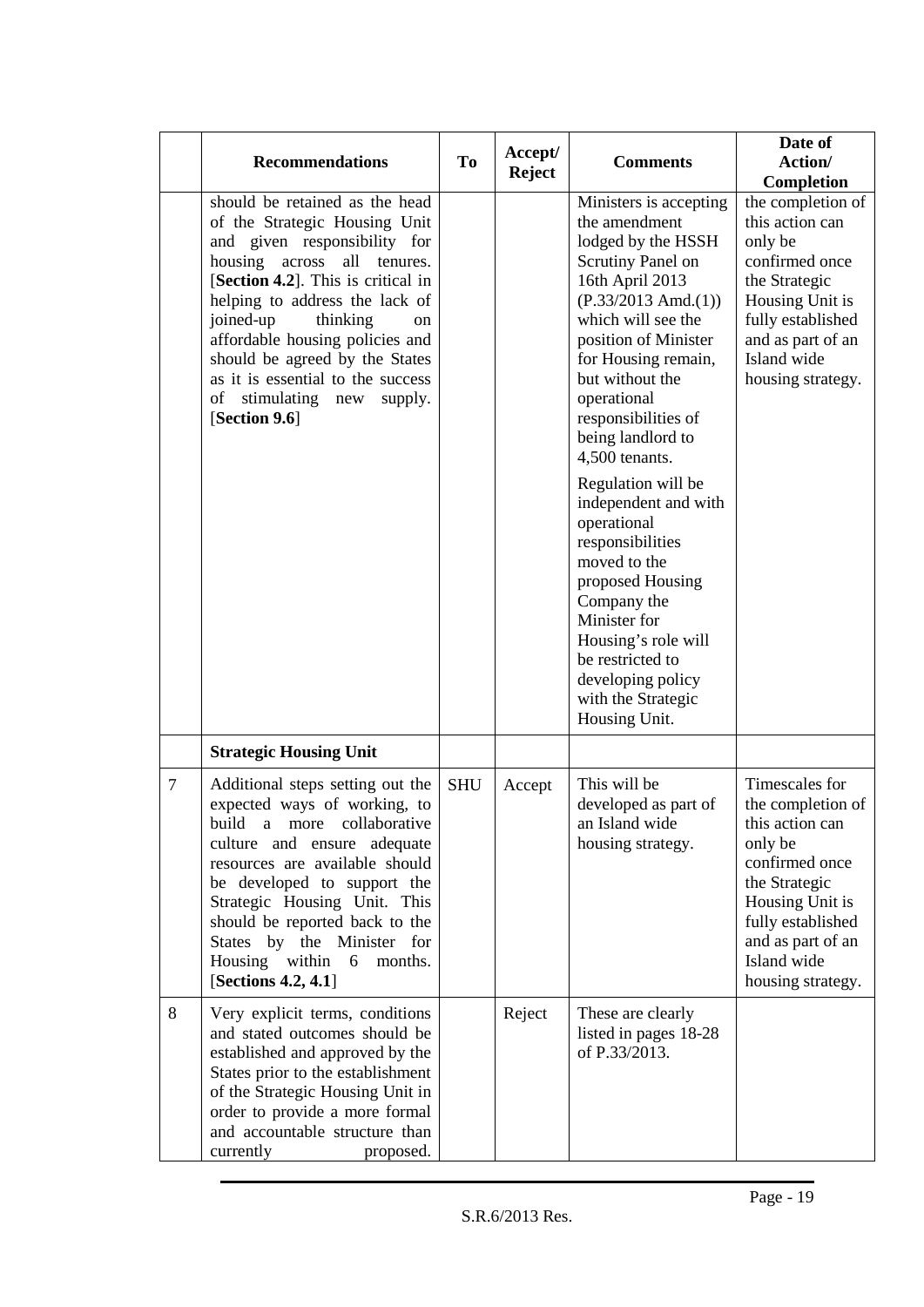|    | <b>Recommendations</b>                                                                                                                                                                                                                                                                                                                                                                                                                                                                                                       | To         | Accept/<br><b>Reject</b> | <b>Comments</b>                                                                                                                                                                                                                                                                                                                                                             | Date of<br>Action/<br>Completion                                                                                                                                                                      |
|----|------------------------------------------------------------------------------------------------------------------------------------------------------------------------------------------------------------------------------------------------------------------------------------------------------------------------------------------------------------------------------------------------------------------------------------------------------------------------------------------------------------------------------|------------|--------------------------|-----------------------------------------------------------------------------------------------------------------------------------------------------------------------------------------------------------------------------------------------------------------------------------------------------------------------------------------------------------------------------|-------------------------------------------------------------------------------------------------------------------------------------------------------------------------------------------------------|
|    | [Section 4.3]                                                                                                                                                                                                                                                                                                                                                                                                                                                                                                                |            |                          |                                                                                                                                                                                                                                                                                                                                                                             |                                                                                                                                                                                                       |
|    | <b>Regulation of Social Housing</b>                                                                                                                                                                                                                                                                                                                                                                                                                                                                                          |            |                          |                                                                                                                                                                                                                                                                                                                                                                             |                                                                                                                                                                                                       |
| 9  | Prior to introducing a social<br>housing regulator, alternatives<br>for regulation must be brought<br>forward<br>that<br>are<br>more<br>appropriate to the size and<br>of Jersey's<br>nature<br>social<br>housing<br>sector<br>including<br>a<br>Social Housing Charter or Code<br>of Practice developed within the<br>next 12 months and signed up<br>by<br>providers<br>all<br>to<br>[Section 5.4]. A Jersey Homes<br>Standard that is appropriate to<br>Jersey's needs must be created<br>within 12 months [Section 5.4]. | <b>SHU</b> | Accept                   | The Council of<br>Ministers is accepting<br>the amendment<br>$(P.33/2013$ Amd. $(1))$<br>which will see<br>alternatives to<br>regulation brought<br>forward for the States<br>to consider.<br>The Minister for<br>Housing will though<br>want meaningful<br>regulation that<br>ensures decent homes<br>compliance, so a<br>charter is not<br>believed to be<br>appropriate. | Timescales for<br>the completion of<br>this action can<br>only be<br>confirmed once<br>the Strategic<br>Housing Unit is<br>fully established<br>and as part of an<br>Island wide<br>housing strategy. |
| 10 | Regulatory activity needs to be<br>focused on improving service<br>delivery as opposed to dealing<br>with<br>service<br>failure<br>[Section 5.1] and should rely<br>upon cooperation rather than<br>compulsion as much as possible<br>with regard to directing the<br>financial affairs of other Social<br>Housing<br>Providers.<br>[Section 5.6]                                                                                                                                                                            | <b>SHU</b> | Accept                   | A voluntary approach<br>to regulation has not<br>worked to date and<br>therefore whatever<br>regulatory framework<br>is approved by the<br>States must provide<br>adequate confidence<br>that tenants are<br>protected.                                                                                                                                                     | Timescales for<br>the completion of<br>this action can<br>only be<br>confirmed once<br>the Strategic<br>Housing Unit is<br>fully established<br>and as part of an<br>Island wide<br>housing strategy. |
| 11 | regulation<br>Any<br>should<br>be<br>flexible enough to include the<br>Private Rental Sector and other<br>social housing providers in<br>future without significant and<br>costly<br>institutional<br>change.<br>[Section 5.5]                                                                                                                                                                                                                                                                                               |            | Reject                   | This is rejected as it<br>is not appropriate to<br>consider any form of<br>private sector<br>regulation until the<br>framework to be used<br>within the social<br>sector is confirmed.<br>The outcome of<br>recommendation 9<br>and amendment<br>$(P.33/2013$ Amd.(1))<br>need to be considered<br>prior to any work<br>being undertaken in                                 |                                                                                                                                                                                                       |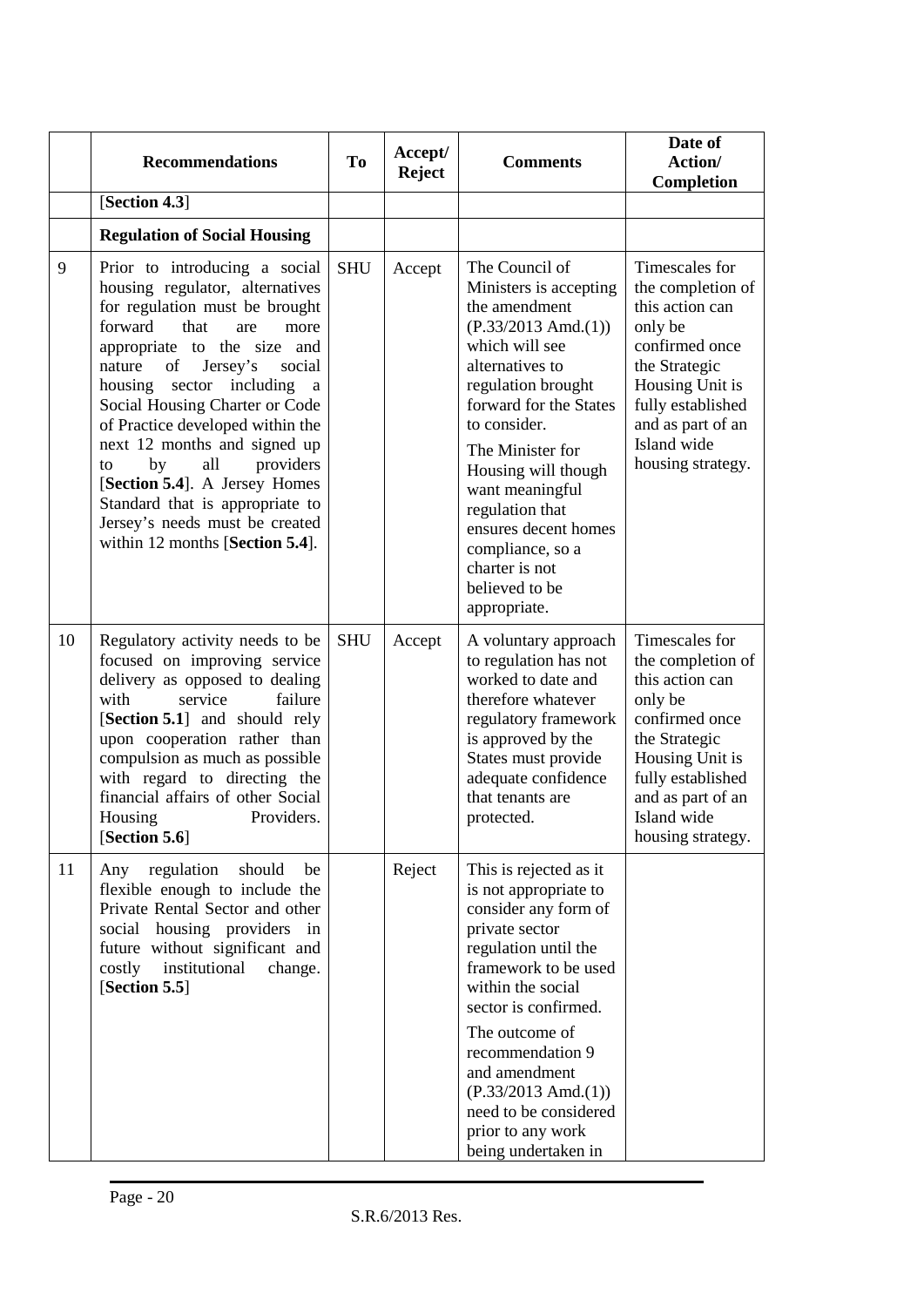|    | <b>Recommendations</b>                                                                                                                                                                                                                                                                                                                                                                                                                                             | T <sub>o</sub> | Accept/<br><b>Reject</b> | <b>Comments</b>                                                                                                                                                                                                                                                                                                                                                                                                                                                                                                                                         | Date of<br>Action/<br>Completion |
|----|--------------------------------------------------------------------------------------------------------------------------------------------------------------------------------------------------------------------------------------------------------------------------------------------------------------------------------------------------------------------------------------------------------------------------------------------------------------------|----------------|--------------------------|---------------------------------------------------------------------------------------------------------------------------------------------------------------------------------------------------------------------------------------------------------------------------------------------------------------------------------------------------------------------------------------------------------------------------------------------------------------------------------------------------------------------------------------------------------|----------------------------------|
|    |                                                                                                                                                                                                                                                                                                                                                                                                                                                                    |                |                          | regards to the private<br>sector.                                                                                                                                                                                                                                                                                                                                                                                                                                                                                                                       |                                  |
|    | Return to a Near Market<br><b>Rent Policy</b>                                                                                                                                                                                                                                                                                                                                                                                                                      |                |                          |                                                                                                                                                                                                                                                                                                                                                                                                                                                                                                                                                         |                                  |
| 12 | Prior to implementing policies<br>proposing a return to fair<br>market rent levels, an agreed<br>definition of the role and<br>purpose of social housing that<br>has been approved by the States<br>must be used to underpin any<br>rent reform. [Section 6.2]                                                                                                                                                                                                     |                | Reject                   | It is necessary to<br>commence with<br>reform of social<br>housing now.<br>P.33/2013 sets out<br>very clearly what the<br>new Housing<br>Company will be<br>doing. This will be<br>further documented<br>in the Transfer<br>Agreement.<br>A stated position on<br>the role and purpose<br>of social housing is<br>necessary and will be<br>developed by the<br><b>Strategic Housing</b><br>Unit.<br>It is not accepted that<br>the role and purpose<br>of social housing<br>needs a States<br>decision before the<br>rent reform can be<br>implemented. |                                  |
| 13 | Any agreed rent reform should<br>be accompanied by measures<br>designed to avoid potential<br>negative social and economic<br>effects. [Section 6]. This should<br>include a detailed analysis of<br>the<br>consequences<br>and<br>limitations of relying<br>on a<br>revenue-based subsidy model<br>for social housing [Section 6.1],<br>and of a rent policy that will see<br>low-income Tenants reliant on<br>Support for longer<br>Income<br>[Section $6.5.1$ ] |                | Reject                   | The social and<br>economic affects of<br>the rents reform have<br>been clearly set out in<br>P.33/2013 and<br>R.15/2013 and are<br>considered minimal.                                                                                                                                                                                                                                                                                                                                                                                                  |                                  |
| 14 | The re-lets policy should be<br>kept under review to make sure                                                                                                                                                                                                                                                                                                                                                                                                     | Hsg            | Accept                   | This risk has already<br>been identified and                                                                                                                                                                                                                                                                                                                                                                                                                                                                                                            | Already<br>Actioned              |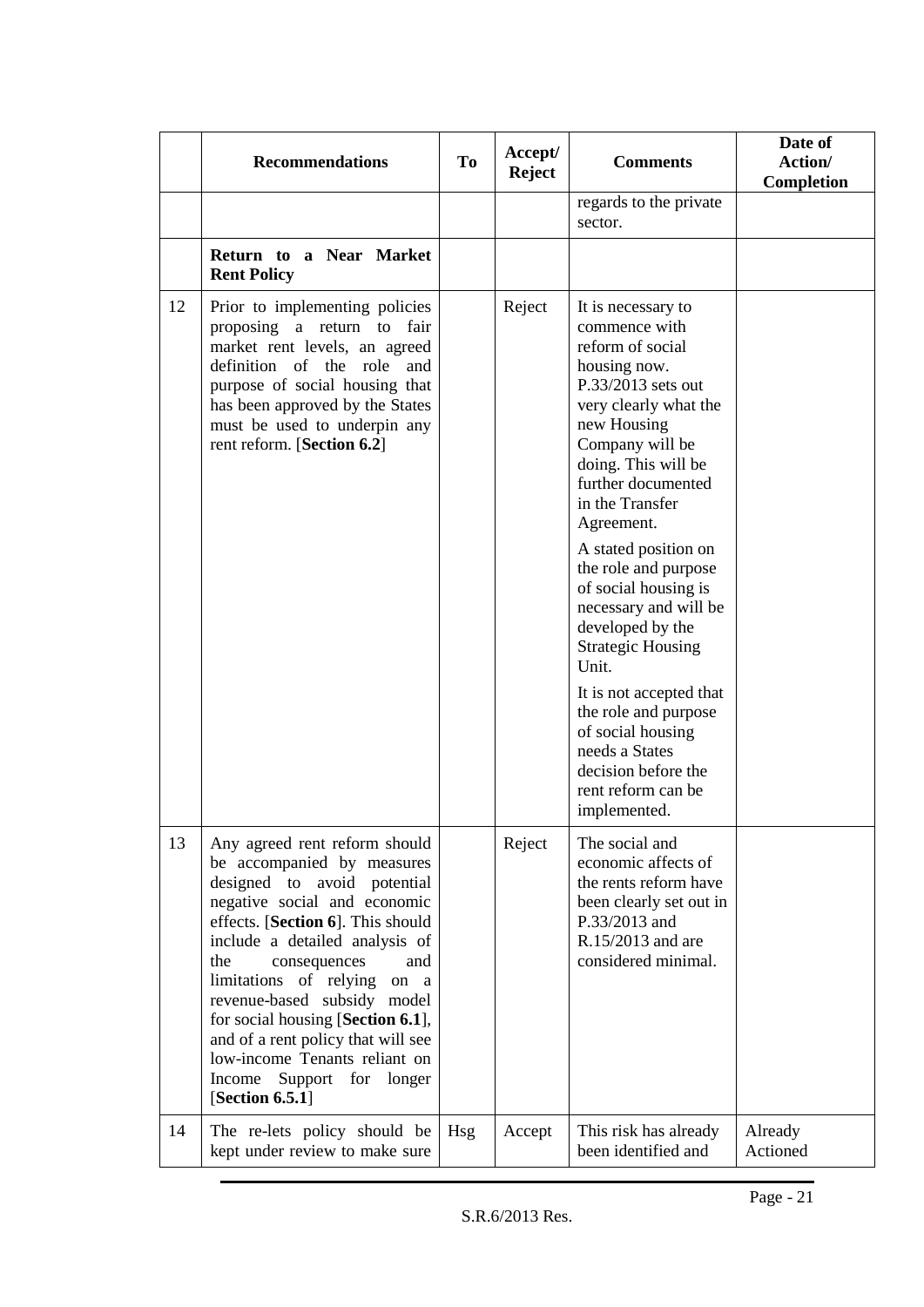|    | <b>Recommendations</b>                                                                                                                                                                                                                                                                         | To         | Accept/<br><b>Reject</b> | <b>Comments</b>                                                                                                                                                                                                                                                                                              | Date of<br>Action/<br>Completion                                                                                                                                                                      |
|----|------------------------------------------------------------------------------------------------------------------------------------------------------------------------------------------------------------------------------------------------------------------------------------------------|------------|--------------------------|--------------------------------------------------------------------------------------------------------------------------------------------------------------------------------------------------------------------------------------------------------------------------------------------------------------|-------------------------------------------------------------------------------------------------------------------------------------------------------------------------------------------------------|
|    | that the turnover of properties is<br>not negatively affected and that<br>re-lets are happening at a rate<br>that supports delivery of the<br>Housing<br>Company's<br>commitments.<br>The<br>Minister<br>should report back to the States<br>annually on<br>this<br>policy.<br>[Section 6.5.1] |            |                          | mitigated within the<br>Full Business Case,<br>R.15/2013, p.77,<br>Risk 6.<br>It is proposed in<br>P.33/2013 that the<br>independent regulator<br>will report annually<br>to the States on the<br>performance of all<br>registered social<br>housing providers.                                              |                                                                                                                                                                                                       |
| 15 | Action should be taken to<br>ensure the most<br>vulnerable<br>households<br>protected<br>are<br>against rent increases<br>upon<br>the<br>moving,<br>including<br>introduction of elderly rate for<br>low-income<br>pensioners.<br>[Section 6.5.2]                                              | <b>ESS</b> | Accept                   | The Minister for<br>Social Security will<br>bring forward<br>changes to Income<br>Support to deal with<br>low income tenants.<br>It should be noted<br>that Income Support<br>already allows<br>disregards for<br>pensioners.                                                                                |                                                                                                                                                                                                       |
| 16 | Policies<br>should<br>also<br>be<br>developed<br>to<br>assist<br>those<br>considered higher earners to<br>move into other tenures that are<br>appropriate to their<br>needs.<br>[Section $6.5.2$ ]                                                                                             | <b>SHU</b> | Accept                   | It is expected that<br>additional policies<br>will be developed by<br>the SHU.<br>The Housing<br>Department already<br>offers opportunities<br>for tenants to<br>purchase under the<br>deferred payment<br>scheme and has seen<br>over 100 tenants<br>become homeowners<br>since the scheme was<br>launched. | Timescales for<br>the completion of<br>this action can<br>only be<br>confirmed once<br>the Strategic<br>Housing Unit is<br>fully established<br>and as part of an<br>Island wide<br>housing strategy. |
| 17 | Prior<br>the<br>Debate<br>to<br>and<br>approval of any rent policy, the<br>Minister<br>must<br>clarify<br>the<br>following $-$<br>the link between removing<br>(a)<br>hidden subsidy and<br>the<br>additional<br>States'<br>expenditure<br>Income<br>on                                        |            | Reject                   | (a) This is already<br>clarified in<br>P.33/2013, p.52                                                                                                                                                                                                                                                       |                                                                                                                                                                                                       |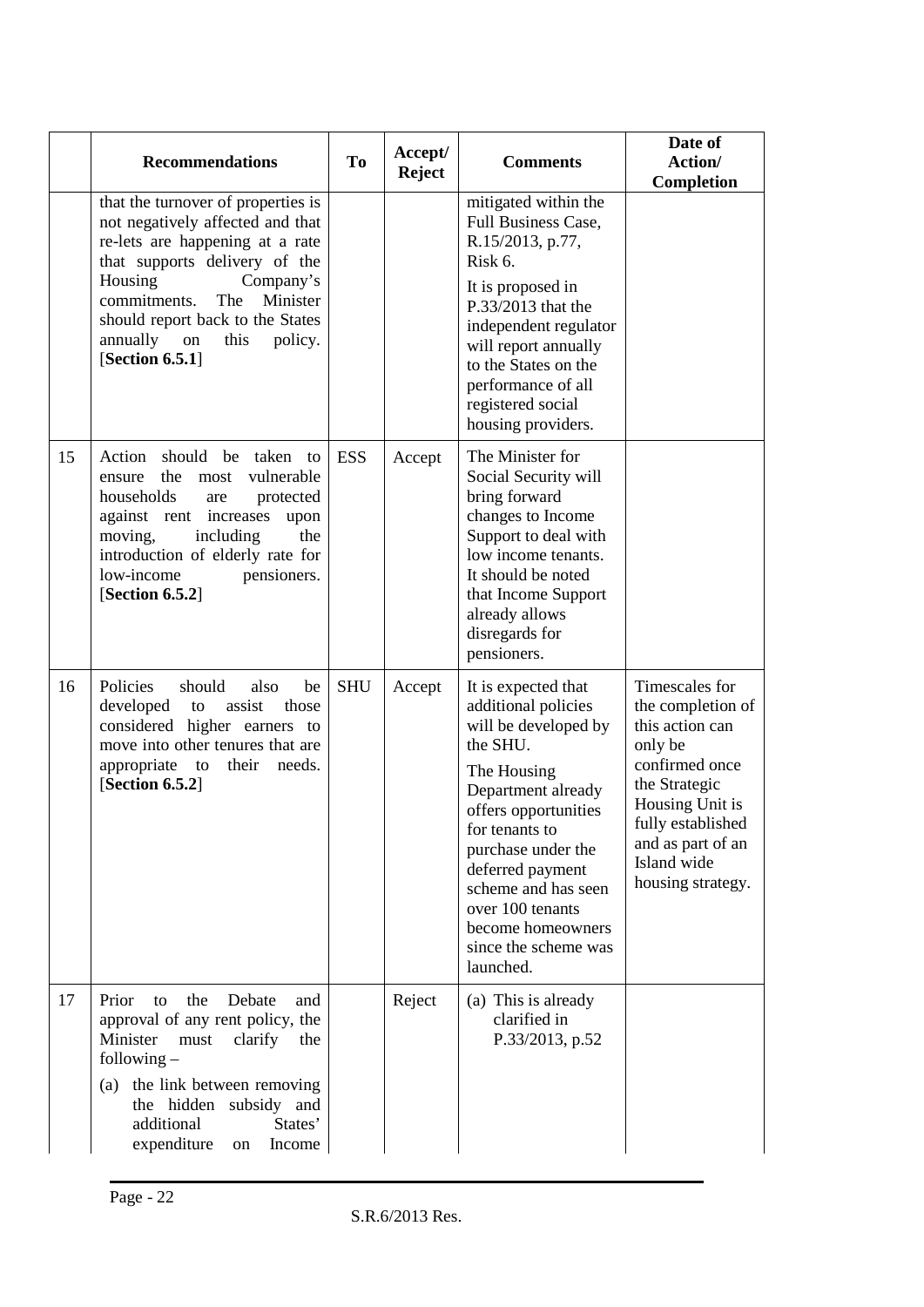|    | <b>Recommendations</b>                                                                                                                                                                                                                                                                                                                                                                                   | T <sub>0</sub> | Accept/<br><b>Reject</b> | <b>Comments</b>                                                                                                                                                                                                                                                                           | Date of<br>Action/<br>Completion                                                    |
|----|----------------------------------------------------------------------------------------------------------------------------------------------------------------------------------------------------------------------------------------------------------------------------------------------------------------------------------------------------------------------------------------------------------|----------------|--------------------------|-------------------------------------------------------------------------------------------------------------------------------------------------------------------------------------------------------------------------------------------------------------------------------------------|-------------------------------------------------------------------------------------|
|    | Support;<br>the reliance on the rents of<br>(b)<br>low-income<br>Tenants<br>to<br>fund<br>the<br>Housing<br>Association;                                                                                                                                                                                                                                                                                 |                |                          | (b) The Business<br>Case is supported<br>by 4 key income<br>streams; those<br>being sales,<br>borrowing, rents<br>and the<br>adjustment in the<br>return to the<br>Treasury and<br>their proportions<br>are set out in the<br>financial model<br>within the Full<br><b>Business Case.</b> |                                                                                     |
|    | (c) the arrangement for the<br>Treasury to fund<br>the<br>additional cost of Income<br>Support arising from the<br>rent reforms<br>Explanation must be given as to<br>why this system is preferable to<br>the existing system, and the<br>Assembly must decide whether,<br>upon consideration of these<br>issues, it is content with the<br>approach outlined. [Section 6.9,<br>$6.5.3, 6.9$ and $6.8$ ] |                |                          | (c) This is already set<br>out in P.33/2013<br>under "Income<br>Support<br>Implications"<br>pages 51-52<br>A full options<br>appraisal and<br>financial model is<br>summarised within<br>R.15/2013.                                                                                       |                                                                                     |
| 18 | <b>Housing Company</b><br>The<br>proposed<br>Housing<br>Company<br>and<br>regulated<br>Housing Trusts should join an<br>appropriate benchmarking club<br>so that comparative measures of<br>their performance can be made<br>available to staff and tenants<br>future<br>and<br>support<br>improvements. [Section 7.10]                                                                                  | <b>Hsg</b>     | Accept                   | The Housing<br>Department has, for<br>some time, been<br>engaged with<br>benchmarking with<br>UK equivalent social<br>housing providers of<br>a comparison stock<br>size and performs<br>well. This will<br>continue.                                                                     | Already<br>Actioned                                                                 |
| 19 | Care must be taken to avoid<br>competition<br>between<br>the<br>Housing Company and<br>the<br>Housing Trusts with regards to<br>pursuing the same sites for                                                                                                                                                                                                                                              | <b>SHU</b>     | Accept                   | The Strategic<br>Housing Unit will<br>decide which is the<br>most appropriate<br>registered social                                                                                                                                                                                        | Timescales for<br>the completion of<br>this action can<br>only be<br>confirmed once |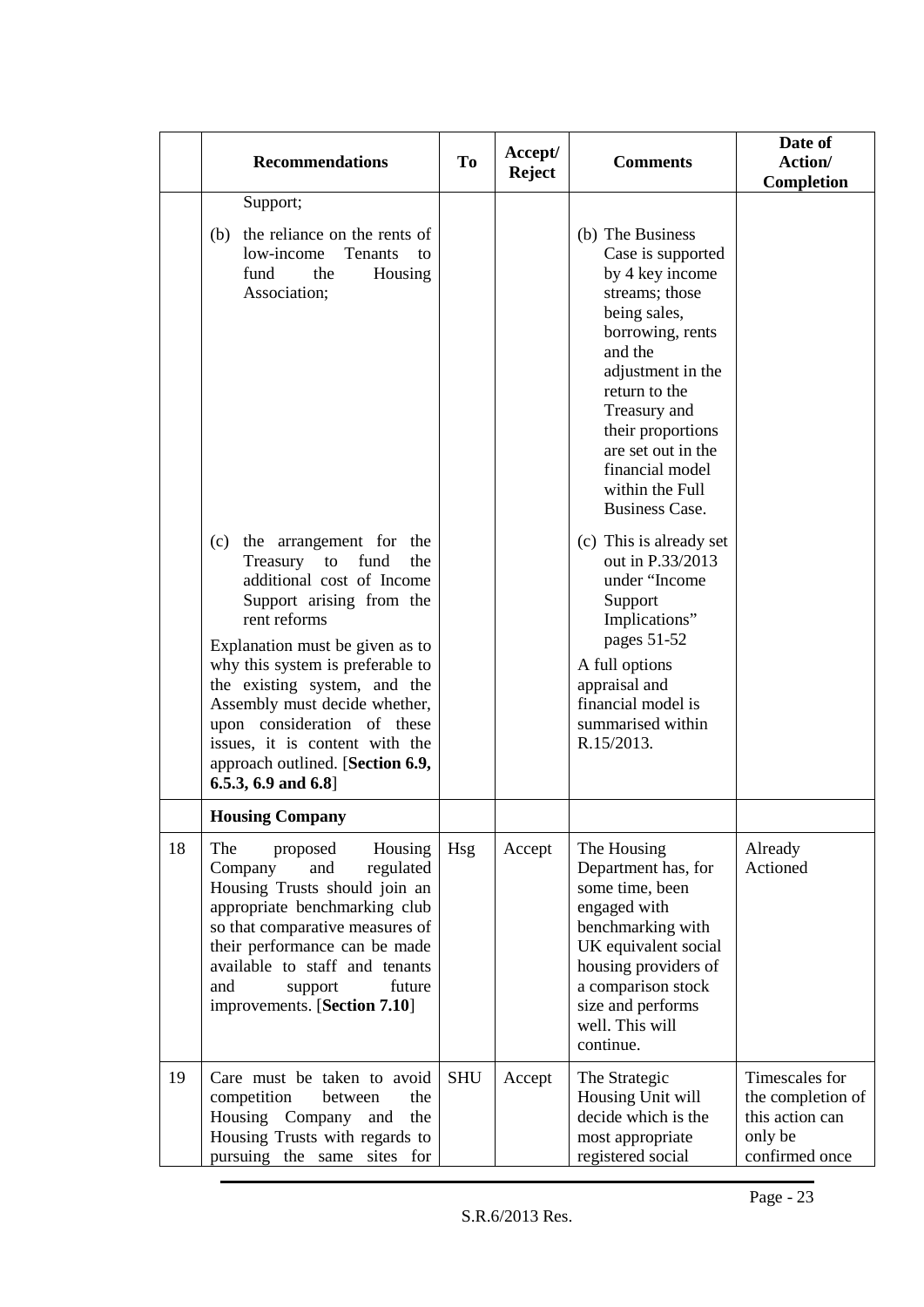| <b>Recommendations</b>                                                                                              | To | Accept/<br><b>Reject</b> | <b>Comments</b>                                                                                                                                                                                                                                                                                                                                                                                                             | Date of<br>Action/<br><b>Completion</b>                                                                        |
|---------------------------------------------------------------------------------------------------------------------|----|--------------------------|-----------------------------------------------------------------------------------------------------------------------------------------------------------------------------------------------------------------------------------------------------------------------------------------------------------------------------------------------------------------------------------------------------------------------------|----------------------------------------------------------------------------------------------------------------|
| development and clear guidance<br>published about developing<br>for<br>housing.<br>sites<br>social<br>[Section 9.3] |    |                          | housing provider to<br>develop sites in the<br>future.<br>It must be recognised<br>however that a<br>collaborative working<br>relationship between<br>the Housing<br>Department and the<br>Trusts is well<br>established and<br>demonstrates that<br>there is no<br>inappropriate<br>competition. The<br>separation of policy<br>setting, regulation<br>and delivery will<br>ensure this is<br>maintained in the<br>future. | the Strategic<br>Housing Unit is<br>fully established<br>and as part of an<br>Island wide<br>housing strategy. |

#### **CONCLUSION**

The Minister for Housing wishes to make comment in respect of section 9.5 of the Scrutiny Report, 'Developing Affordable Housing Schemes' and in particular 9.6.1, Jersey Homebuy Scheme. The Minister is not convinced of the relevance of the detail in this paragraph. Neither the Minister for Housing at the time nor the Housing Department accepted many of the comments of the then Scrutiny Panel. Indeed it was firmly believed that some of those comments were simply incorrect. Homebuy clearly raises firm views on both sides and the Minister believes it was regrettable to attempt to reignite previous disagreement on this scheme. It is not understood how it can be appropriate to again quote the opinion of a civil servant; a comment which caused a great deal of offence at the time.

That said, the Minister for Housing is encouraged by the findings of this report and indeed of the Panels conclusions. That they were equally unable to identify any alternatives to the proposed rent reform is evidence of the significant amount of work that has been put in to the development of these reforms by Officers at the Housing Department.

The new Housing Company will be financially sustainable in the long term and it is the Minister's belief that he has demonstrated within the proposals that it will be agile and flexible to the changing housing needs of the Island, whilst also offering a return to the Public on its assets.

The Panel appear to have agonised over a number of issues covered throughout the Housing Transformation Programme and it is surprising and a little disappointing, that